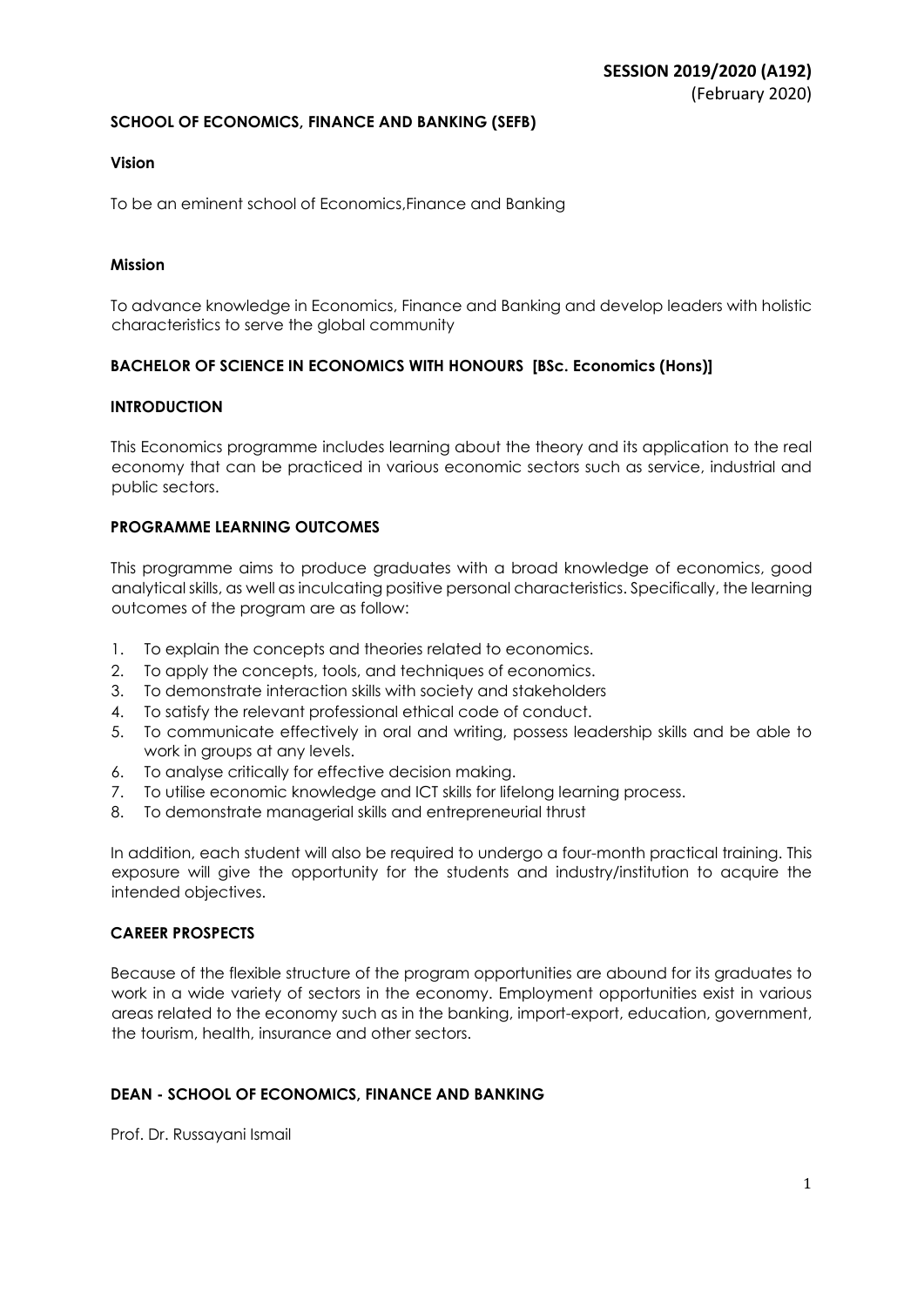BEc (Hons) (UIA), MSc, PhD (Exeter) E-mail: rus1140@uum.edu.my

#### **DEPUTY DEAN - SCHOOL OF ECONOMICS, FINANCE AND BANKING**

Dr. Azira Abdul Adzis BBA (Fin)(UUM), MSc. (Banking) (UUM), PhD (Massey Univ, NZ) E-mail: azira@uum.edu.my

#### **HEAD OF DEPARTMENT – ECONOMICS AND AGRIBUSINESS MANAGEMENT**

Assoc. Prof. Dr. Roslina Kamaruddin BSocSc (USM), MEcon. Mgmt (USM), PhD (UKM) E-mail: roslina\_k@uum.edu.my

#### **PROGRAMME COORDINATOR – ECONOMICS**

Dr. Wan Roshidah Fadzim BEc (Hons) (UUM), MEc (UPM), PhD (UUM) E-mail: wanroshidah@uum.edu.my

#### **PROGRAMME COORDINATOR – AGRIBUSINESS MANAGEMENT**

Dr. Rozana Samah B.Sc. Agribusiness Management (UUM), M.Sc. Aquaculture (UMT), PhD (UUM) E-mail: rozana.samah@uum.edu.my

#### **PROFESSOR**

Prof. Dr. Jamal Ali BSc (UPM), MSoc. (USM), PhD (UUM) E-mail: jamalali@uum.edu.my

Prof. Dr. Russayani Ismail BEc (Hons) (UIA), MSc, PhD (Exeter) E-mail: rus1140@uum.edu.my

Prof. Dr. Sallahuddin Hassan Dip. Agric, BSc (Hons) (UPM), MPA (USC), MA (Tennessee), PhD (Malaya), Dip. Econ (Econ. Inst. Colorado), Dip. Penulisan (DBP-PLM) E-mail: din636@uum.edu.my

### **ASSOCIATE PROFESSOR**

Assoc. Prof. Dr. Bakti Hasan Basri BEc (Hons) (UUM), MEc (Malaya), PhD (Newcastle) E-mail: bakti@uum.edu.my

Assoc. Prof. Dr. Hussin Abdullah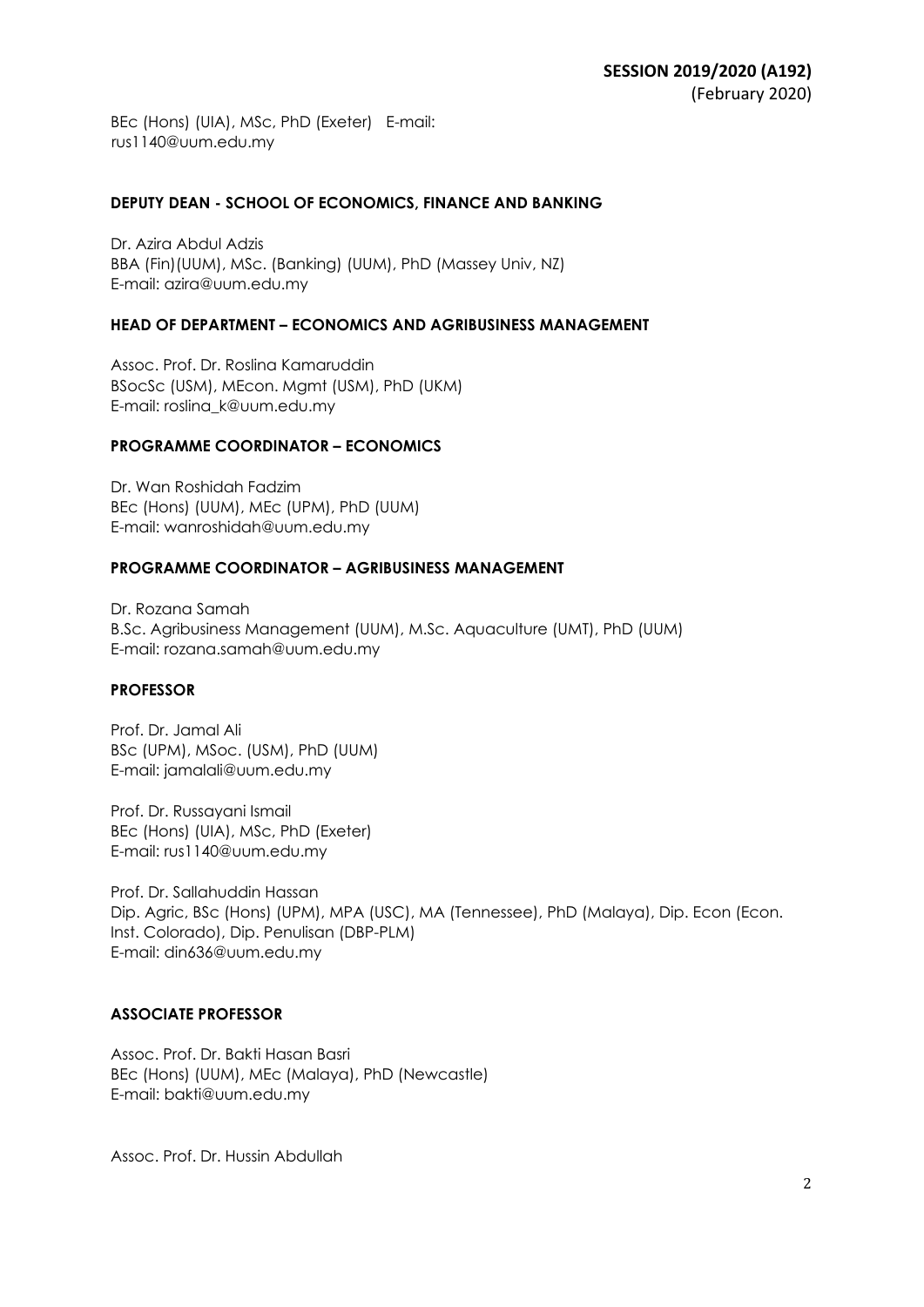Dip. Educ (MPT), BEc, MBA (UKM), PhD (UPM) E-mail: ahussin@uum.edu.my

Assoc. Prof. Dr. Irwan Shah Zainal Abidin BEc, MEc (Malaya), PhD (UUM) E-mail: irwanshah@uum.edu.my

Assoc. Prof. Dr. Lim Hock Eam BEc (Hons) (UUM), MSc (Univ. College, London), PhD (Monash) E-mail: lheam@uum.edu.my

Assoc. Prof. Dr. Mukaramah Harun BEc (Hons) (Malaya), MSc (Portsmouth), PhD (UPM) E-mail: mukaramah@uum.edu.my

Assoc. Prof. Dr. Mukhriz Izraf Azman Aziz BEc (Hons) (UUM), MSc (Lancaster), PhD (UK) E-mail: mukhriz@uum.edu.my

Assoc. Prof. Dr. Nor Azam Abdul Razak BSc (Mgmt) (Indiana), MEc (Tsukuba), PhD (Louisiana State) E-mail: azam@uum.edu.my

Assoc. Prof. Dr**.** Nor" Aznin Abu Bakar BA, MSc (Portland), PhD (Surrey) E-mail: noraznin@uum.edu.my

Assoc. Prof. Dr. Norehan Abdullah BA (Maryville Col., Tennessee), MA (Western Illinois), PhD (UKM) E-mail: norehan@uum.edu.my

Assoc. Prof. Dr. Roslina Kamaruddin BSocSc (USM), MEcon. Mgmt (USM), PhD (UKM) E-mail: roslina\_k@uum.edu.my

Assoc. Prof. Dr. Shamzaeffa Samsudin BEc (Hons) (UUM), MSc (York), PhD (East Anglia) E-mail: shamzaeffa@uum.edu.my

Assoc. Prof. Dr. Shazida Jan Mohd Khan BEc (Hons) (UUM), MA (Essex), PhD (Wales) E-mail: sjmohd@uum.edu.my

Assoc. Prof. Dr. Shri Dewi a/p Applanaidu BEc (Hons) (UUM), MEc (UKM), PhD (UPM) E-mail: dewi@uum.edu.my

Assoc. Prof. Dr. Siti Aznor Hj. Ahmad BEc (Hons) (UUM), MA (Leeds), Dip.Econ (Econ.Inst. Colorado), PhD (Glasgow) E-mail: siti736@uum.edu.my

Assoc. Prof. Dr. Siti Hadijah Che Mat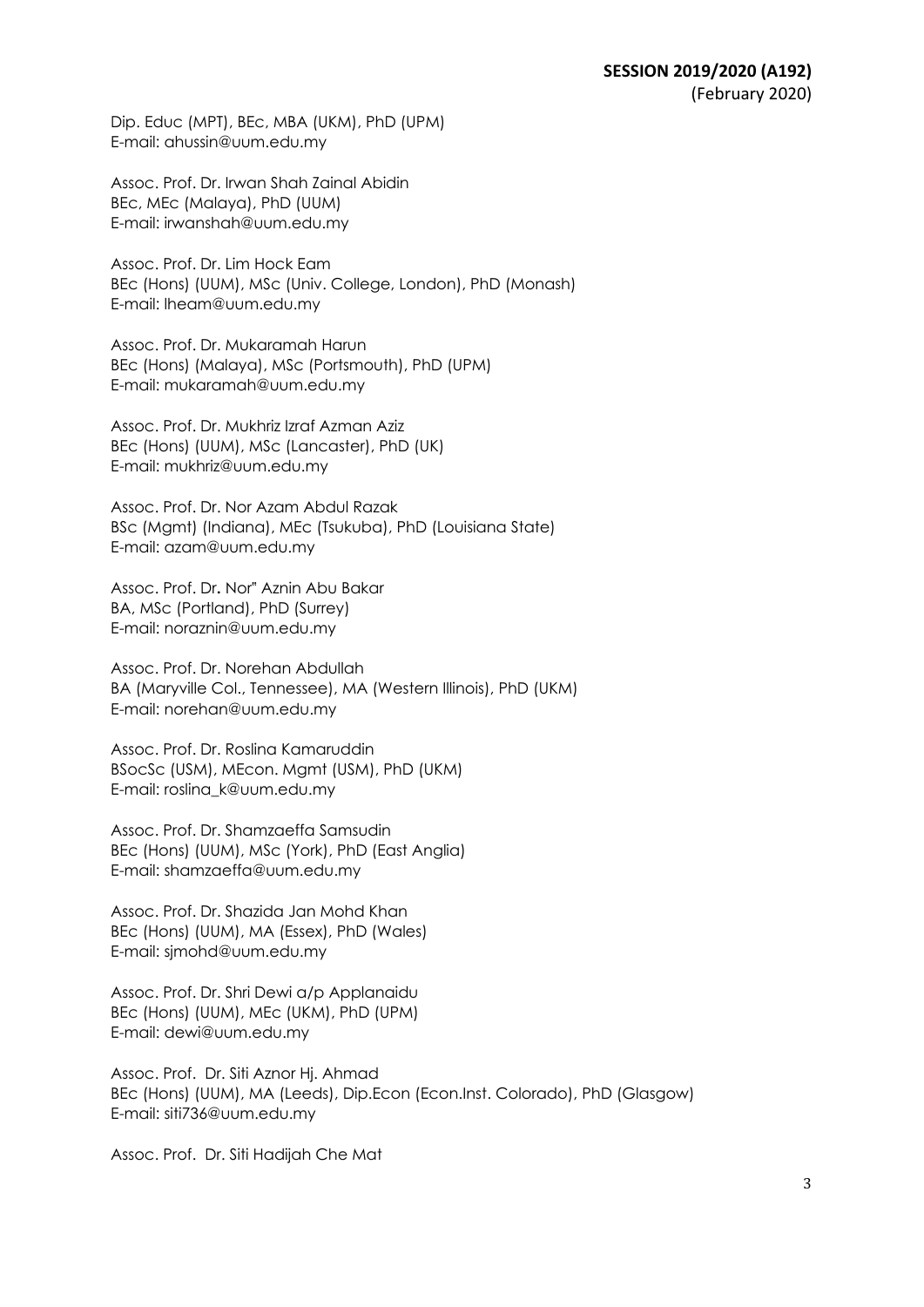BEc (Hons) (UUM), MEc (UPM), PhD (UUM) E-mail: hadijah@uum.edu.my

Assoc. Prof. Dr. Siti Nurazira Mohd Daud BEc (Hons) (UUM), MEc (UUM), PhD (Uni. Of Southampton) E-mail: sitinurazira@uum.edu.my

Assoc. Prof. Dr. Soon Jan Jan Bec (Hons) (UUM), Mec (UPM), MSc (Dec.Sc) (UUM), PhD (Otago) E-mail: soon@uum.edu.my

#### **SENIOR LECTURERS**

Asnida Shahidan Bec (Hons) (UUM), Mec (Malaya) E-mail: asnida@uum.edu.my

Dr. Abu Sufian Abu Bakar BEc (Hons), MEc (Malaya), PhD (UKM) E-mail: sufian@uum.edu.my

Dr. Anizah Md. Ali BEc (Hons) (UUM), MEc, PhD (UKM) E-mail: anizah@uum.edu.my

Dr. Azizah Md. Yusof BEc (Hons) (UUM), MEc (UKM), PhD (UUM) E-mail: azizah@uum.edu.my

Dr. Cheah Yong Kang B.Soc.Sc., M.Ec.Mgmt. (USM), PhD (Malaya) E-mail: yong@uum.edu.my

Che Engku Mansoor Che Engku Ismail BEc (Hons) (UUM), MA (Manchester) E-mail: mansoor@uum.edu.my

Lai Tian So BEc (Hons) (UUM), M.Sc (Iowa State) E-mail: tslai@uum.edu.my

Dr. Lee Wen Chiat BEc (UNIMAS), CMBA (UNIMAS), PhD (UUM) E-mail: lwchiat@uum.edu.my

Dr. Mohamad Helmi Hidthiir BEc (Hons) (UUM), MEc (UPM), PhD (USM) E-mail: helmi@uum.edu.my

Dr. Mohd. Razani Mohd. Jali BSc (Wisconsin-Green Bay), M.U.R.P. (Virginia Tech), PhD (Leeds) E-mail: razani@uum.edu.my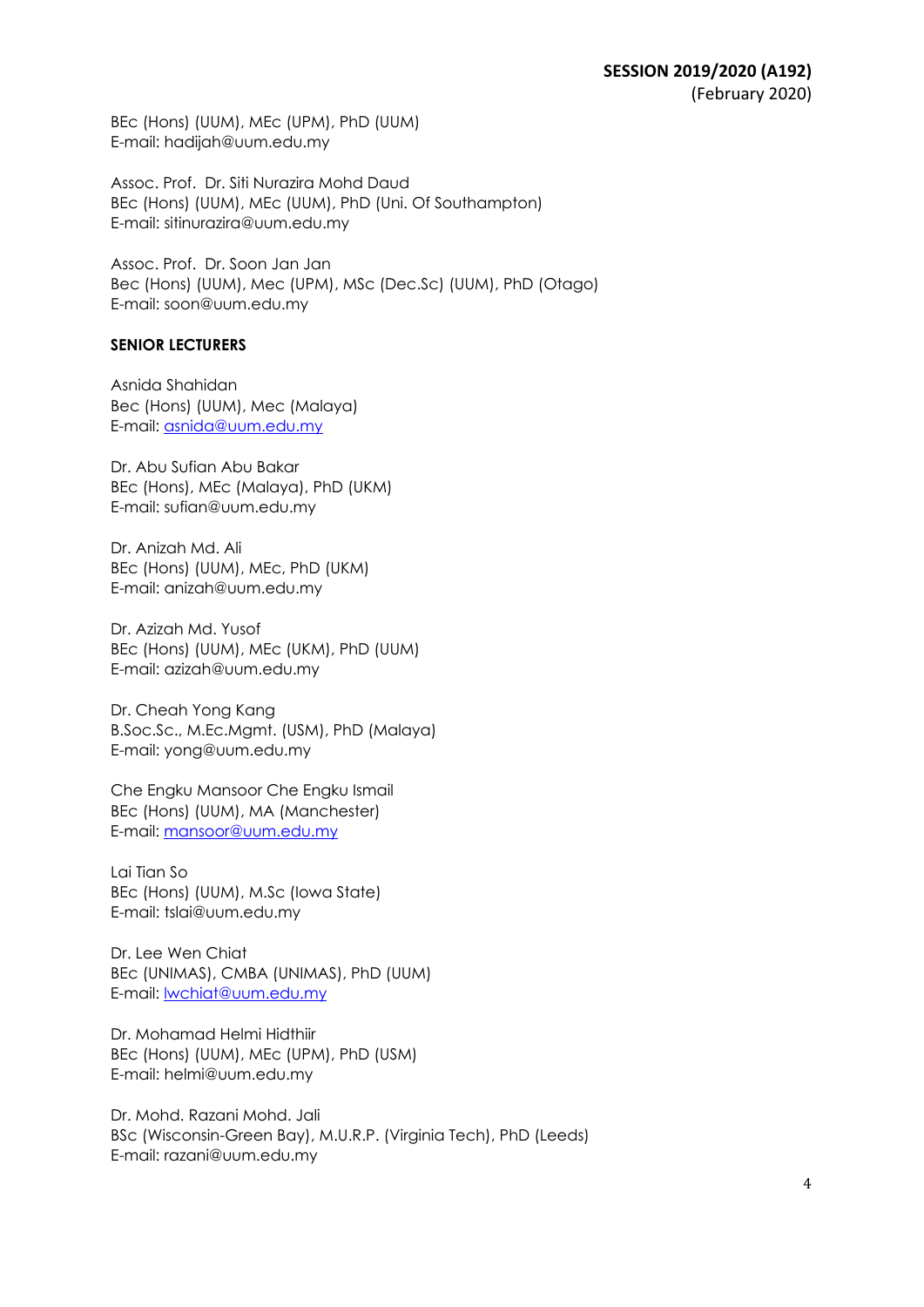Dr. Mohd. Saifoul Zamzuri Noor BEc (Hons), MBA (UKM), PhD (UUM) E-mail: saifoul@uum.edu.my

Muhammad Ridhuan Bos Abdullah BEc (Hons) (UKM), MEc (UPM) E-mail: ridhuan@uum.edu.my

Munzarina Ahmad Samidi BEc (Hons) (UIA), MSocSc (Birmingham) E-mail: mun761@uum.edu.my

Dr. Nariman Mohd. Saad BEc (Hons) (Malaya), MA (East Anglia), PhD (UUM) E-mail: nariman@uum.edu.my

Dr. Normizan Bakar BEc (Hons), MEc (Kagoshima), PhD (Waseda) E-mail: normizan@uum.edu.my

Dr Nur Marina binti Abd Manap BEc (UUM), MEc (UKM), PhD (UPM) e-mail: nurmarina@uum.edu.my

Rizaudin Sahlan BEc (Hons), MEc (UKM) E-mail: rizaudin@uum.edu.my

Dr. Rozana Samah BSc Agribus. Mgmt (UUM), MSc Aqua (UMT), PhD (UUM) E-mail: rozana.samah@uum.edu.my

Dr. Ruhaida Saidon BEc (Hons) (UUM), MEc (UUM), PhD (UPM) email : ruhaida@uum.edu.my

Dr. Shamsul Bahrain Rawi BSc (San Jose State, California), MSc (York), PhD (Newcastle) E-mail: shamsul@uum.edu.my

Dr. Wan Roshidah Fadzim BEc (Hons) (UUM), MEc (UPM), PhD (UUM) E-mail: wanroshidah@uum.edu.my

Dr. Zalina Zainal BEc (Hons) (UUM), MEc, PhD (UKM) E-mail: z.zainal@uum.edu.my

#### **LECTURERS**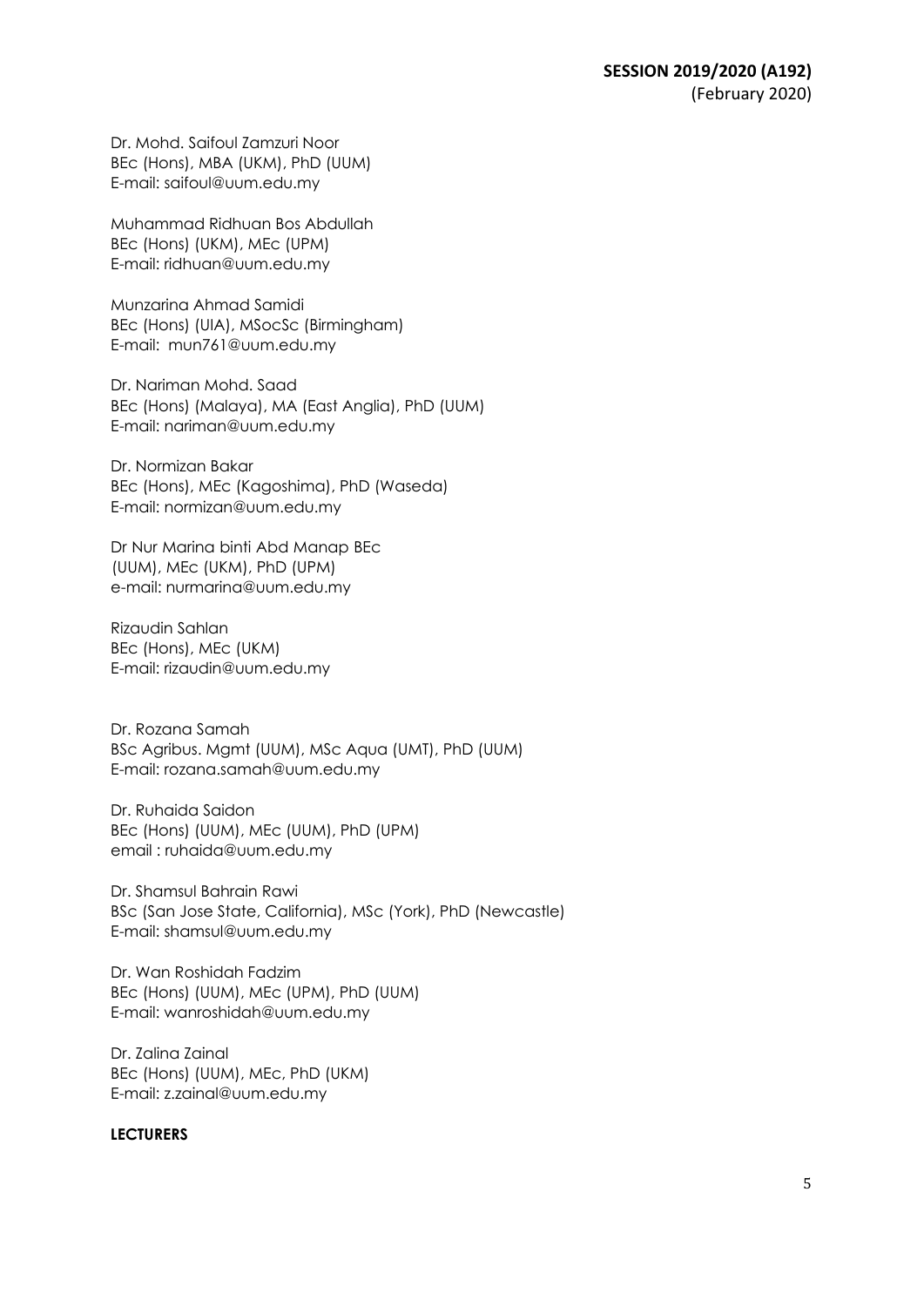Amizam Arzemi BEc (Hons) (UUM), MA (Manchester) E-mail: amiz1112@uum.edu.my

Aznita Samsi BEc (Hons) (UUM), MEc (UPM) E-mail: aznita@uum.edu.my

Fikriyah Abdullah DBS, BBA (Finance)(UiTM), MSc (Finance)(UPM) E-mel: fikriyah@uum.edu.my

Fuad Mohamed Berawi BEc (Hons), MEc (UKM) E-mail: fuad@uum.edu.my

Khairul Anuar Adnan DBS (UiTM), BBA (Banking)(Hons), MBA (UUM) E-mail: khairul71@uum.edu.my

Mahadi Naina Mohamed, P.K.T. BEc (Hons) (UUM), MA (East Anglia) E-mail: mahadi@uum.edu.my

Maswati @ Mahfuzah Salim DIB, ADBS (Finance) (UiTM), MBA (UUM) E-mel: mahfuzah@uum.edu.my

Mohd. Fahmi Mohd Yusof BSc (Warwick), MBA (UiTM) E-mail: fahmi@uum.edu.my

Mohd. Faisol Md. Salleh BA (Hons), MA (Concordia) E-mail: fais908@uum.edu.my

Noor Sa"adah Sabudin B. Syariah (Malaya), MSc (UiTM) E-mail: saadah@uum.edu.my

Nor Fadzlin Mohammad Bahar BEc (Hons), MEc (UKM) E-mail: norfadzlin@uum.edu.my

Norzilah Hj. Aziz BEc (Hons) (UKM), MSc (Central Michigan) E-mail: zilah834@uum.edu.my

Norzita Jamil BEc (Hons) (UUM), MEc (UPM) E-mail: norzita@uum.edu.my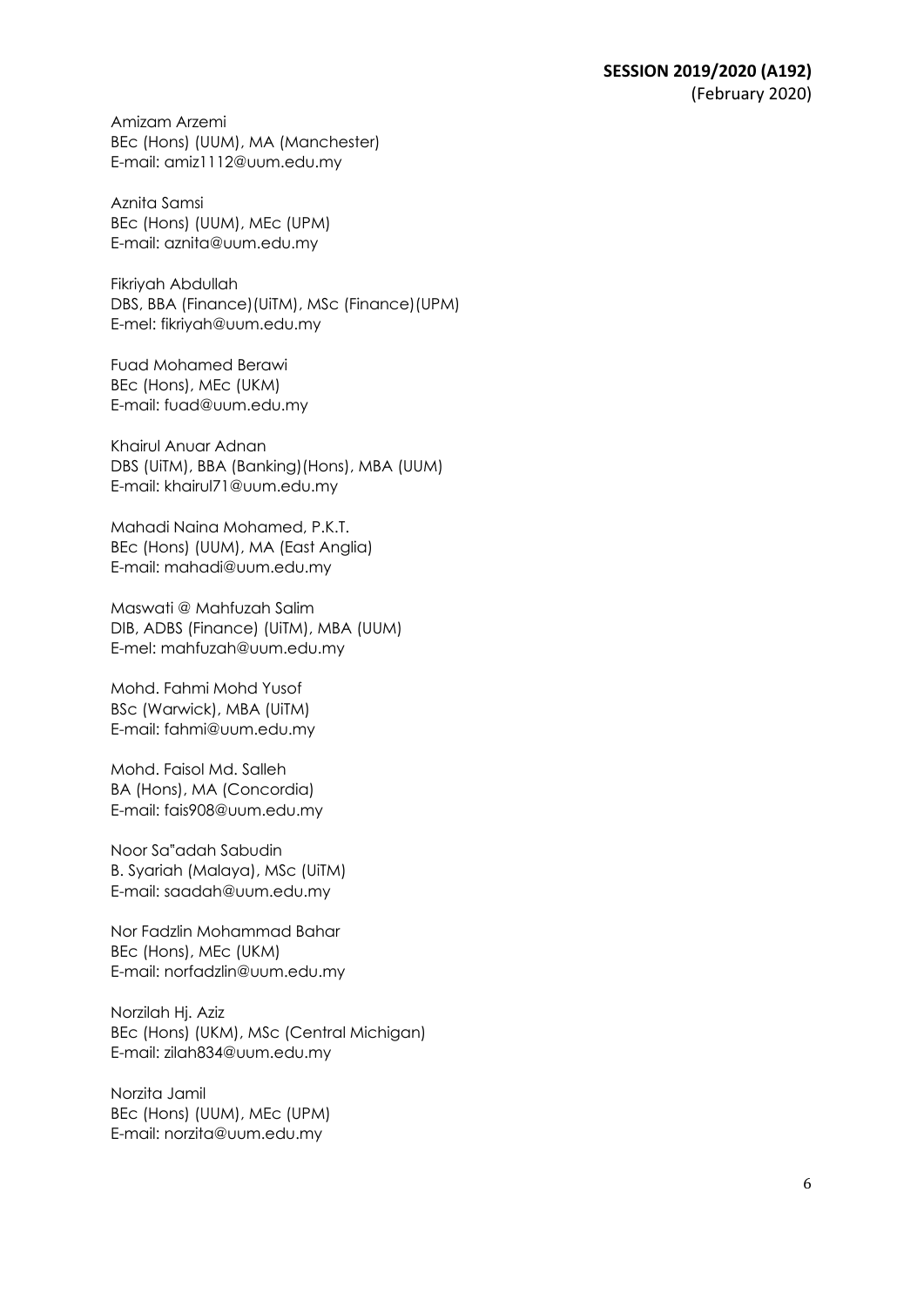Rusmani Musa BEc (Hons), MEc (UKM) E-mail: rusmani@uum.edu.my

Siti Norliza Jumali BEc (Hons) (UUM), MEc (UPM) E-mail: jsliza@uum.edu.my

Wan Zahrah Wan Din BA (Hons) (Laurentian), MA (Concordia) E-mail: zahrah@uum.edu.my

Zalila Othman BA (Michigan), MA (Essex) E-mail: zalila@uum.edu.my

Zalina Mohd. Mohaideen Dip.Ed (Malaya), Bec (Hons) (Malaya), MEc (UKM) E-mail: zalina@uum.edu.my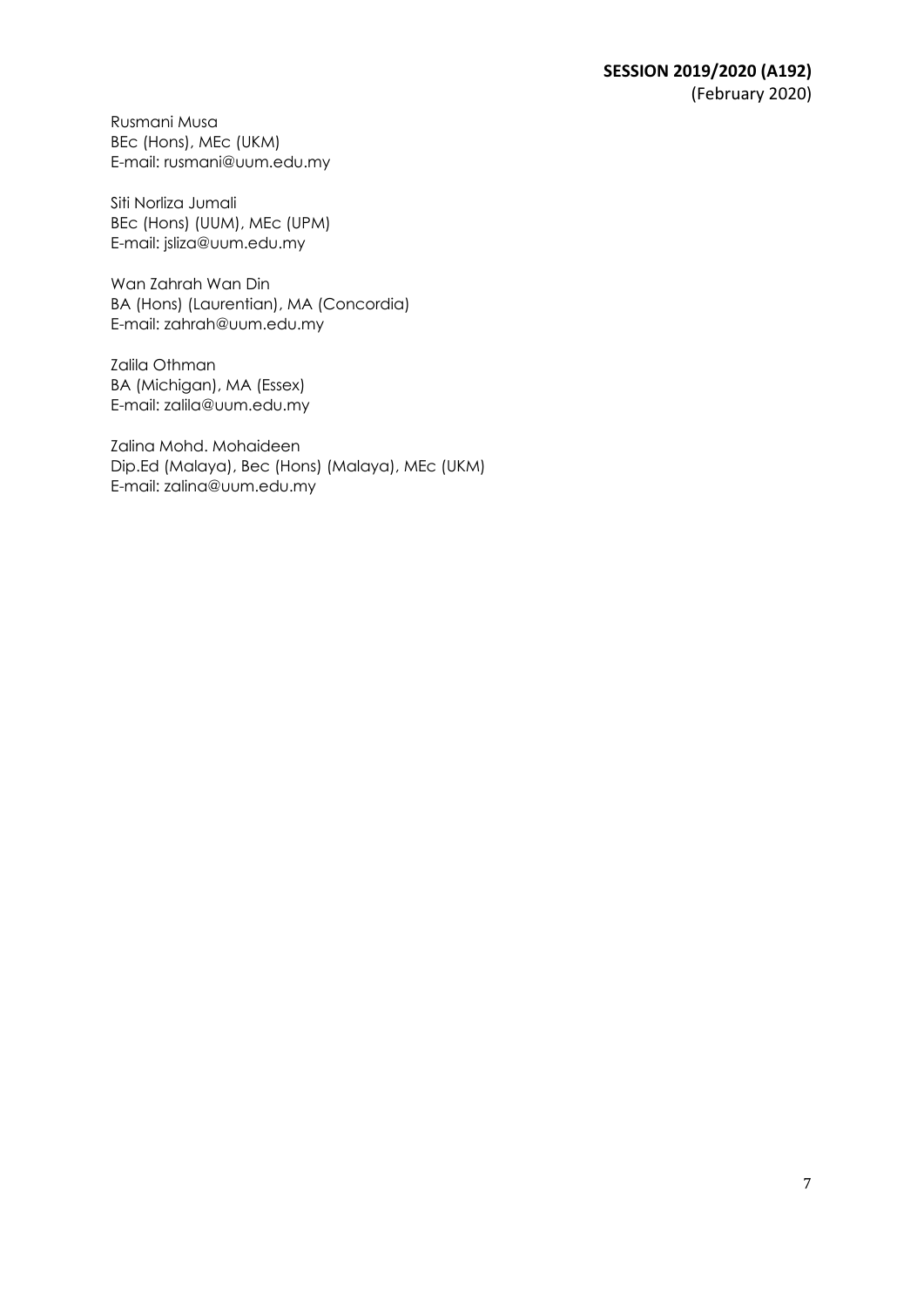### **PROGRAMME STRUCTURE FOR BACHELOR OF SCIENCE IN ECONOMICS WITH HONOURS [BSc. Economics (Hons)]**

The Bachelor of Science In Economics with Honours consists of the following **SIX (6)** components:

| <b>COMPONENT</b>               | <b>CREDIT HOURS</b> |
|--------------------------------|---------------------|
| A. UNIVERSITY CORE COURSES     | 16                  |
| <b>B. ENGLISH CORE COURSES</b> | 9                   |
| C. PROGRAMME CORE COURSES      | 65                  |
| D. MINOR COURSES               | 18                  |
| E. PROGRAMME ELECTIVES COURSES | 21                  |
| <b>F. FREE ELECTIVE</b>        | 3                   |
| <b>TOTAL CREDIT HOURS</b>      | <b>132 HOURS</b>    |

To be awarded Bachelor of Science in Economics with Honours, a student is required to take and pass a minimum of **132 credit** hours which include courses in the programme structure as shown below:

### **A. UNIVERSITY CORE COURSES (16 CREDIT HOURS)**

i. Malaysian Students

| <b>CODE</b>     | <b>COURSE</b>                       | <b>CREDIT HOURS</b> |
|-----------------|-------------------------------------|---------------------|
| MPU1043         | Falsafah dan Isu Semasa             | 3                   |
| MPU1013         | Penghayatan Etika dan Peradaban     | 3                   |
| <b>SADN1033</b> | <b>Malaysian Nationhood Studies</b> |                     |
| <b>SADE1013</b> | Introduction to Entrepreneurship    |                     |
| <b>VXXXXXXX</b> | Co-Curriculum                       |                     |
|                 | TOTAL                               |                     |

### ii. International Students

| <b>CODE</b> | <b>COURSE</b>                       | <b>CREDIT HOURS</b> |
|-------------|-------------------------------------|---------------------|
| MPU1043     | Falsafah dan Isu Semasa             | 3                   |
| OR          | <b>OR</b>                           |                     |
| MPU1013     | Penghayatan Etika dan Peradaban     |                     |
| SBLF1093    | Malay as Foreign Language 1         | 3                   |
| SADN1033    | <b>Malaysian Nationhood Studies</b> | 3                   |
| SADE1013    | Introduction to Entrepreneurship    | 3                   |
| VXXXXXXX    | Co-Curriculum                       | 4                   |
|             | TOTAL                               | 16                  |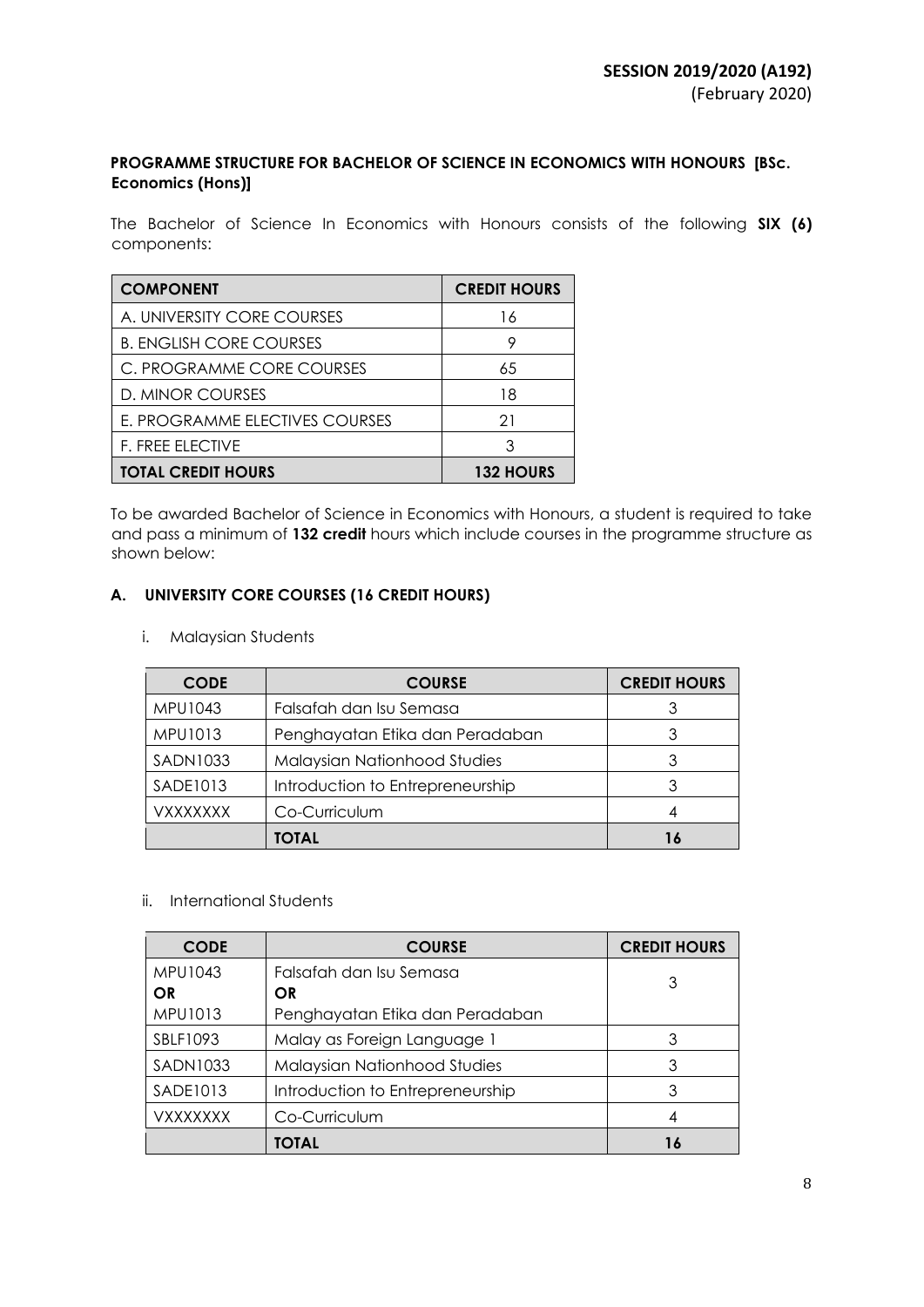(February 2020)

1. Choose any **ONE (1)** of the Co-Curriculum courses. Students are subjected to conditions determined by the respective courses.

### **B. ENGLISH CORE COURSES (9 CREDIT HOURS)**

A student is required to take English core courses according to the MUET result taken during the application process.

|                          | <b>COURSE NAME</b>             |                     |  |
|--------------------------|--------------------------------|---------------------|--|
| <b>CODE</b>              | <b>MUET BAND 1</b>             | <b>CREDIT HOURS</b> |  |
| SBLE1073                 | Foundation English*            |                     |  |
| SBLE1063                 | <b>English Proficiency I</b>   | 3                   |  |
| SBLE2113                 | English Proficiency II         | 3                   |  |
| SBLE3123                 | <b>English Proficiency III</b> | 3                   |  |
|                          | <b>TOTAL</b>                   | 9                   |  |
|                          | <b>MUET BAND 2</b>             |                     |  |
| SBLE1063                 | <b>English Proficiency I</b>   | 3                   |  |
| SBLE2113                 | English Proficiency II         | 3                   |  |
| SBLE3123                 | <b>English Proficiency III</b> | 3                   |  |
|                          | <b>TOTAL</b>                   | 9                   |  |
| <b>MUET BAND 3</b>       |                                |                     |  |
| SBLE2113                 | English Proficiency II         | 3                   |  |
| SBLE3123                 | English Proficiency III        | 3                   |  |
| SBLExxxx                 | ESP <sub>1</sub>               | 3                   |  |
|                          | <b>TOTAL</b>                   | 9                   |  |
| <b>MUET BAND 4</b>       |                                |                     |  |
| SBLE3123                 | <b>English Proficiency III</b> | 3                   |  |
| SBLExxxx                 | ESP <sub>1</sub>               | 3                   |  |
| SBLExxxx                 | ESP <sub>2</sub>               | 3                   |  |
|                          | <b>TOTAL</b>                   | 9                   |  |
| <b>MUET BAND 5 AND 6</b> |                                |                     |  |
| SBLExxxx                 | ESP <sub>1</sub>               | 3                   |  |
| SBLExxxx                 | ESP <sub>2</sub>               | 3                   |  |
| SBLExxxx                 | ESP <sub>3</sub>               | 3                   |  |
|                          | <b>TOTAL</b>                   | 9                   |  |

 $\Box$ **Credit for Foundation course will not be calculated in the GPA and CGPA** 

1. A student is required to choose any **English for Specific Purposes (ESP)** courses as offered and shown below:

| <b>CODE</b> | <b>COURSE NAME</b>                           |
|-------------|----------------------------------------------|
| SBLE3133    | <b>English For Small Group Communication</b> |
|             |                                              |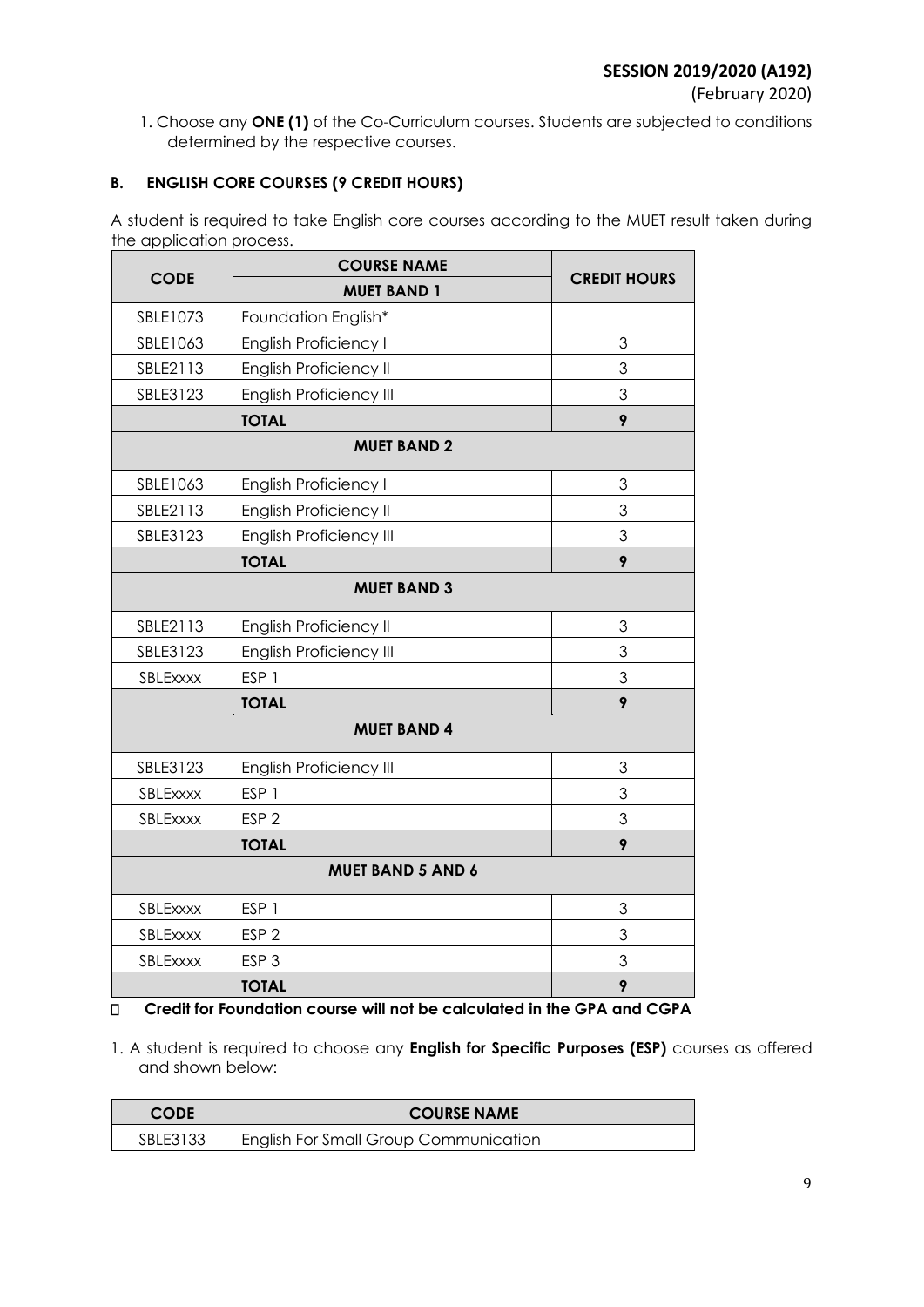# **SESSION 2019/2020 (A192)**

(February 2020)

| SBLE3143 | Report Writing                                |
|----------|-----------------------------------------------|
| SBLE3153 | <b>Hospitality English</b>                    |
| SBLE3163 | <b>Public Speaking Skills</b>                 |
| SBLE3173 | <b>English For Professional Communication</b> |

## **C. PROGRAMME CORE COURSES (65 CREDIT HOURS)**

| Code            | Course                                              | <b>Credit</b><br><b>Hours</b> | Pre-requisite                                                              |
|-----------------|-----------------------------------------------------|-------------------------------|----------------------------------------------------------------------------|
| BEEB1013        | Principles of Economics                             | 3                             | <b>NONE</b>                                                                |
| BEEB2013        | Microeconomics                                      | 3                             | BEEB1013<br>Principles<br>of Economics                                     |
| <b>BEEB2023</b> | Macroeconomics                                      | 3                             | BEEB1013 Principles<br>of Economics                                        |
| BEEB3013        | Intermediate<br>Microeconomics                      | 3                             | BEEB2013<br>Microeconomics                                                 |
| <b>BEEB3023</b> | Intermediate<br>Macroeconomics                      | 3                             | <b>BEEB2023</b><br>Macroeconomics                                          |
| BEED1013        | Malaysian Economy                                   | 3                             | <b>NONE</b>                                                                |
| <b>BEES3033</b> | of<br>Economic<br>History<br>Thoughts               | 3                             | BEEB2013<br>Microeconomics<br><b>AND</b><br><b>BEEB2023 Macroeconomics</b> |
| <b>BEES3053</b> | <b>Current Economic Issues</b>                      | 3                             | BEEB2013<br>Microeconomics<br><b>AND</b><br><b>BEEB2023 Macroeconomics</b> |
| <b>BEEQ1013</b> | Introduction<br>to<br><b>Mathematical Economics</b> | 3                             | <b>NONE</b>                                                                |
| <b>BEEQ1023</b> | to Statistical<br>Introduction<br>Economics         | 3                             | <b>NONE</b>                                                                |
| BEEQ2013        | Mathematical<br>Economics                           | 3                             | <b>BEEQ1013</b><br>Introduction to<br><b>Mathematical Economics</b>        |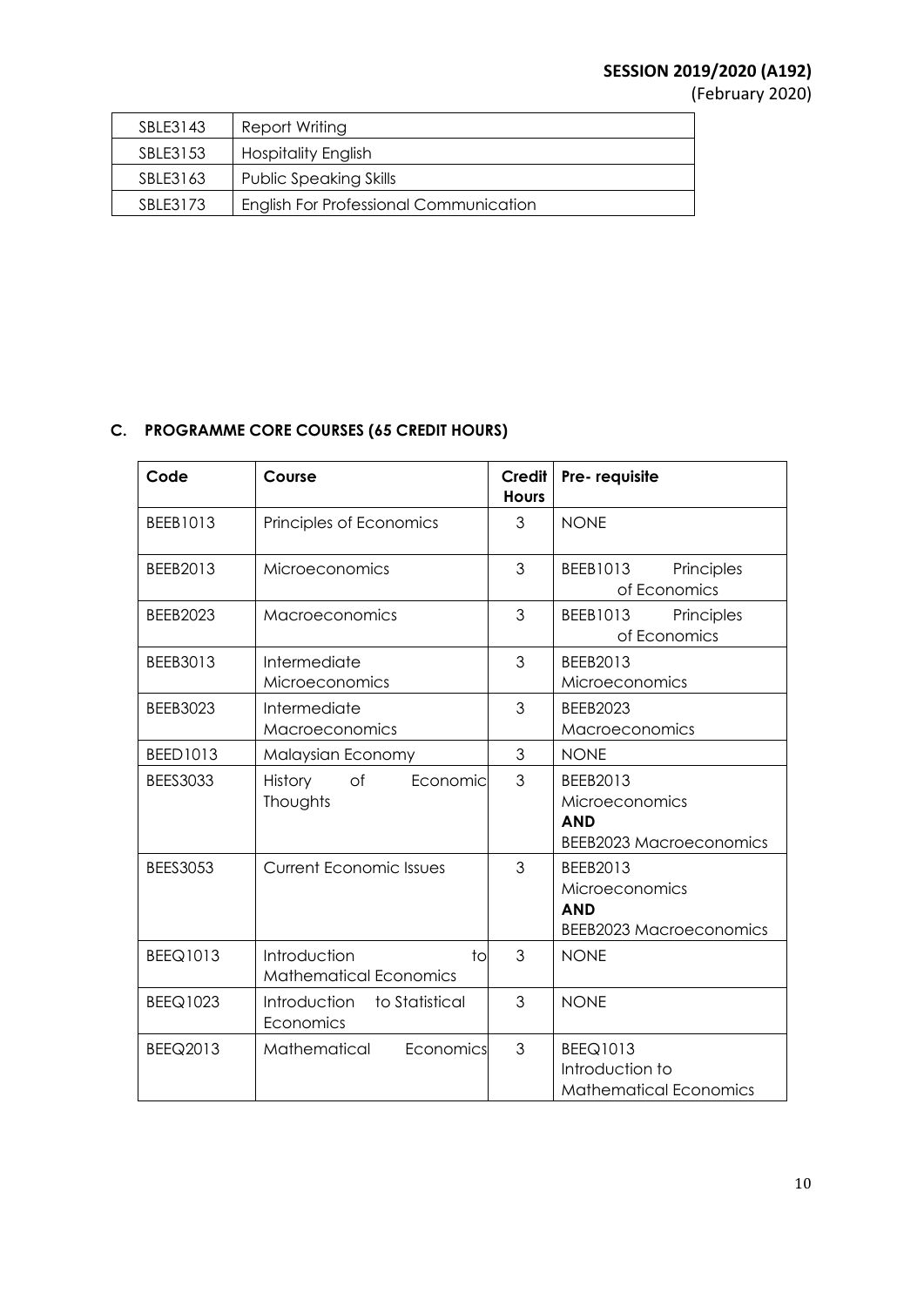(February 2020)

| <b>BEEQ2023</b> | <b>Basic Econometrics</b>                       | 3 | BEEQ1023 Introduction to<br><b>Statistical Economics</b><br>OR<br>SQQS2013 Applied Statistics  |
|-----------------|-------------------------------------------------|---|------------------------------------------------------------------------------------------------|
| <b>BEER3043</b> | Research Methods                                | 3 | BEEB2013<br>Microeconomics<br><b>AND</b><br><b>BEEB2023 Macroeconomics</b>                     |
| <b>BKAN1013</b> | <b>Business Accounting</b>                      | 3 | <b>NONF</b>                                                                                    |
| <b>BPMN1013</b> | Introduction to Management                      | 3 | <b>NONE</b>                                                                                    |
| <b>BPMN3123</b> | <b>Management Ethics</b>                        | 3 | Have taken and passed 70<br>credit hours                                                       |
| SBLE3173        | for<br>Professional<br>English<br>Communication | 3 | SBLE3123 English Proficiency<br>$\mathbf{III}$                                                 |
| <b>BEER3996</b> | Academic Research Paper                         | 6 | <b>BEER3043</b><br>Research Methods<br><b>AND</b><br>have taken and passed 100<br>credit hours |
| <b>BEEX4908</b> | Practicum                                       | 8 | Have taken and passed all<br>courses under the<br>programme structure                          |

### **D. MINOR COURSES (MINIMUM 18 CREDIT HOURS)**

Students **MUST** choose **ONE (1)** Minor from the following lists offered by the University in order to fulfill the programme structure requirement for the graduation.

### Refer to **Appendix A**

### **E. PROGRAMME ELECTIVES COURSES (21 CREDIT HOURS)**

### **1. LANGUAGE COMPONENT (9 CREDIT HOURS)**

Student must complete three sequence of any language course taken.

| Code         | Course                                                 | Credit<br><b>Hours</b> | Pre-requisite                                       |
|--------------|--------------------------------------------------------|------------------------|-----------------------------------------------------|
|              | SBLF1053   Mandarin Language I / Foreign<br>Language   | 3                      | <b>NONE</b>                                         |
|              | SBLF2053   Mandarin Language II / Foreign<br>Language  | 3                      | SBLF1053 Mandarin Language I/<br>Foreign Language   |
|              | SBLF3053   Mandarin Language III / Foreign<br>Language | 3                      | SBLF2053 Mandarin Language II /<br>Foreign Language |
| <b>Total</b> |                                                        | 9                      |                                                     |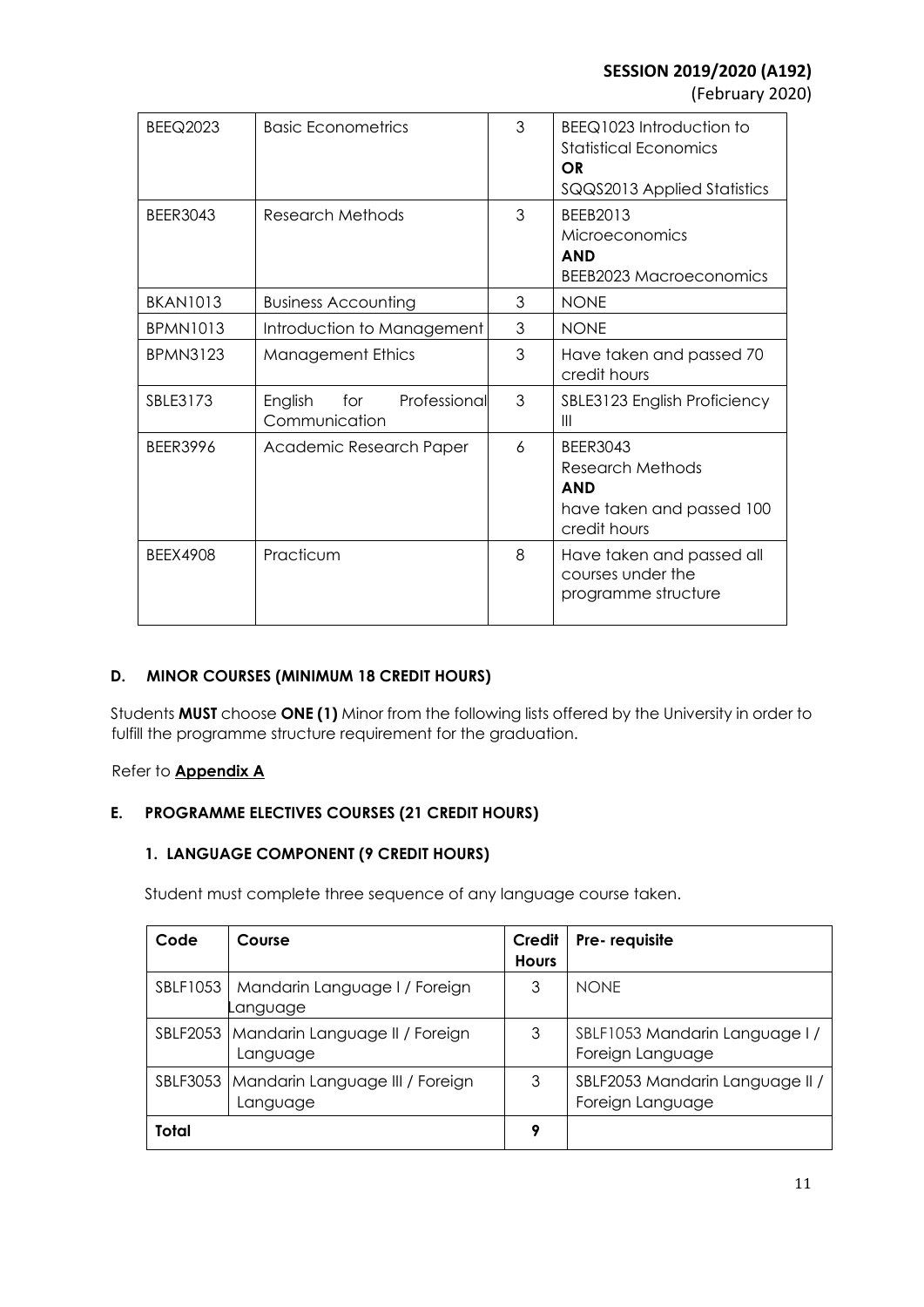### **SESSION 2019/2020 (A192)**

### (February 2020)

\*Chinese students can choose any foreign language course EXCEPT Mandarin. Any students from Chinese medium school can choose any of the foreign language courses EXCEPT Mandarin.

Students from Religious school are not allowed to take Arabic Language. Students from Malaysia, Indonesia, Brunei, Singapore and Southern Thailand are not allowed to take Bahasa Melayu. International students allowed to choose any foreign language course EXCEPT their native language.

Student must complete three sequence of any language course taken.

### **2. ECONOMIC ELECTIVES (12 CREDIT HOURS)**

 Choose 12 credits or **FOUR (4)** courses from the following courses offered by the Economics Programme:

| Code            | Course                                    | <b>Credit</b><br><b>Hours</b> | Pre-requisite                                                              |
|-----------------|-------------------------------------------|-------------------------------|----------------------------------------------------------------------------|
| BEED2013        | Development Economics                     | 3                             | BEEB1013<br>Principles<br>of Economics                                     |
| <b>BEED3023</b> | <b>Economic Planning</b>                  | 3                             | BEEB2013<br>Microeconomics<br><b>AND</b><br><b>BEEB2023 Macroeconomics</b> |
| <b>BEED3043</b> | Project Appraisal                         | 3                             | BEEB2013<br>Microeconomics<br><b>AND</b><br><b>BEEB2023 Macroeconomics</b> |
| <b>BEEE3073</b> | <b>Environmental Economics</b>            | 3                             | BEEB1013<br>Principles of<br>Economics                                     |
| <b>BEEE3103</b> | Economic Analysis of<br>Tourism           | 3                             | BEEB1013<br>Principles of<br>Economics                                     |
| <b>BEEI2053</b> | Labour Economics                          | 3                             | BEEB1013<br>Principles of<br>Economics                                     |
| <b>BEEI3053</b> | Industrial Organisation                   | 3                             | BEEB2013<br>Microeconomics<br><b>AND</b><br><b>BEEB2023 Macroeconomics</b> |
| <b>BEEI3063</b> | Industrial Regulation                     | 3                             | BEEB2013<br>Microeconomics<br><b>AND</b><br><b>BEEB2023 Macroeconomics</b> |
| <b>BEEM2033</b> | Monetary<br>Theory<br>and<br>Institutions | 3                             | BEEB1013<br>of<br>Principles<br>Economics                                  |
| <b>BEEM3043</b> | <b>Monetary Economics</b>                 | 3                             | BEEB2013<br>Microeconomics<br><b>AND</b><br><b>BEEB2023 Macroeconomics</b> |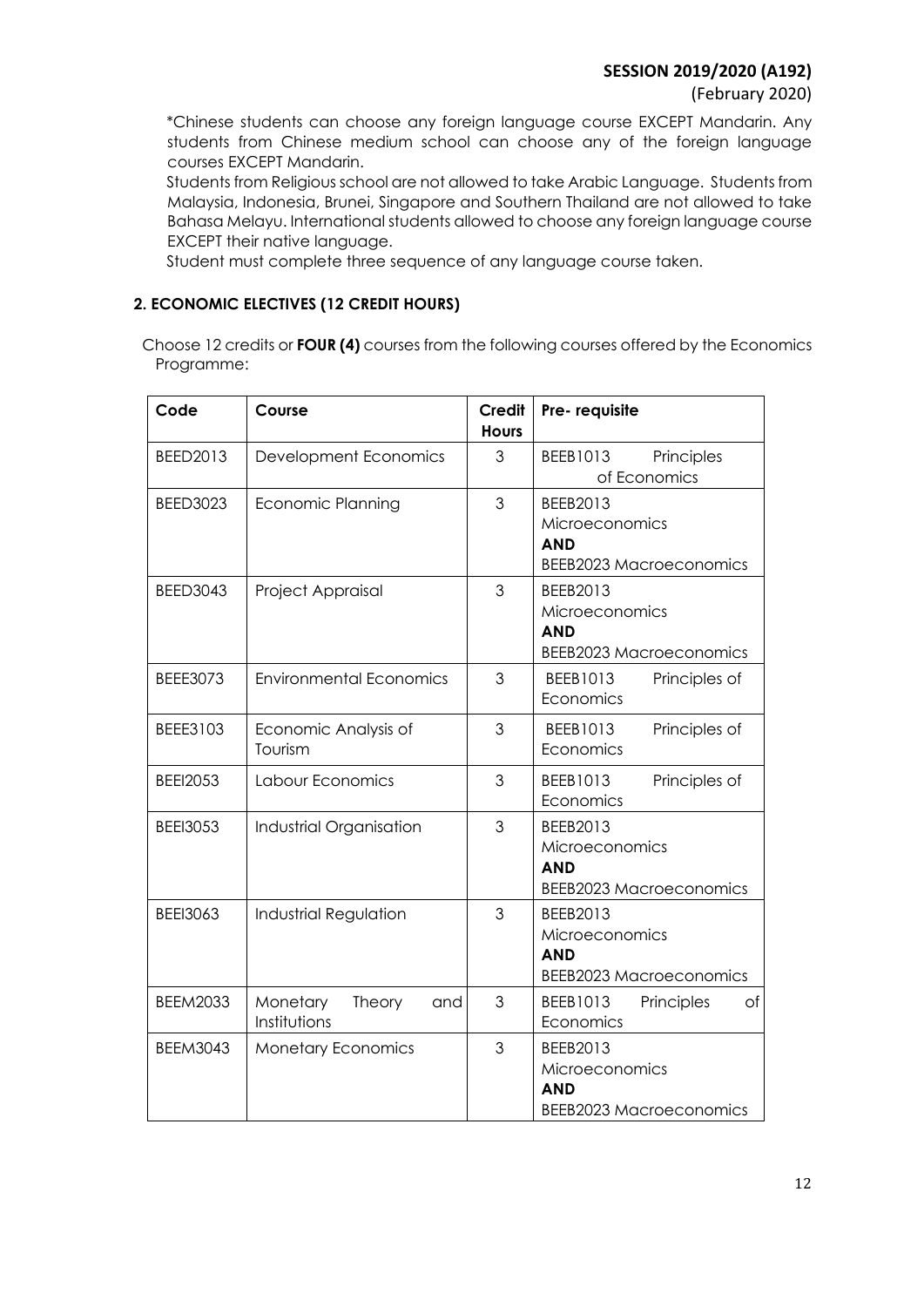(February 2020)

| <b>BEEM3053</b> | <b>Investment Theory</b>                | 3 | BEEB2013<br>Microeconomics<br><b>AND</b><br><b>BEEB2023 Macroeconomics</b> |
|-----------------|-----------------------------------------|---|----------------------------------------------------------------------------|
| BEEP3013        | Public Finance                          | 3 | BEEB2013<br>Microeconomics<br><b>AND</b><br><b>BEEB2023 Macroeconomics</b> |
| <b>BEEP3083</b> | <b>Health Economics</b>                 | 3 | BEEB2013<br>Microeconomics<br><b>AND</b><br><b>BEEB2023 Macroeconomics</b> |
| BEEQ3013        | Econometrics                            | 3 | <b>BEEQ2023</b><br><b>Basic Econometrics</b>                               |
| <b>BEES3093</b> | Islamic Economic System<br>and Thoughts | 3 | BEEB2013<br>Microeconomics<br><b>AND</b><br><b>BEEB2023 Macroeconomics</b> |
| BEET2013        | <b>International Economics</b>          | 3 | Principles of<br>BEEB1013<br>Economics                                     |
| BEET3013        | International Trade                     | 3 | BEEB2013<br>Microeconomics<br><b>AND</b><br><b>BEEB2023 Macroeconomics</b> |
| <b>BEET3023</b> | <b>International Finance</b>            | 3 | BEEB2013<br>Microeconomics<br><b>AND</b><br><b>BEEB2023 Macroeconomics</b> |
| <b>BEET3033</b> | International Investment                | 3 | BEEB2013<br>Microeconomics<br><b>AND</b><br><b>BEEB2023 Macroeconomics</b> |

### **F. FREE ELECTIVE (3 CREDIT HOURS)**

Students can choose **ONE (1)** courses offered by another programme at the same School or courses offered by other schools taking into account the following:

- i. Must meet the prerequisite of the courses if such courses require prerequisites.
- ii. Equivalent courses cannot be considered as free elective courses.

| Code            | <b>COURSE **</b>                  | Code            | <b>COURSE</b>                             |
|-----------------|-----------------------------------|-----------------|-------------------------------------------|
| <b>GMGF1013</b> | Economic for Public<br>Management | BEEB1013        | Principles of Economics                   |
| SQQS1013        | <b>Elementary Statistics</b>      | <b>BEEQ1023</b> | Introduction to Statistical<br>Economics  |
| SQQM1023        | Managerial<br><b>Mathematics</b>  | BEEQ1013        | Introduction to Mathematical<br>Economics |

\*\*subject to final approval by the Dean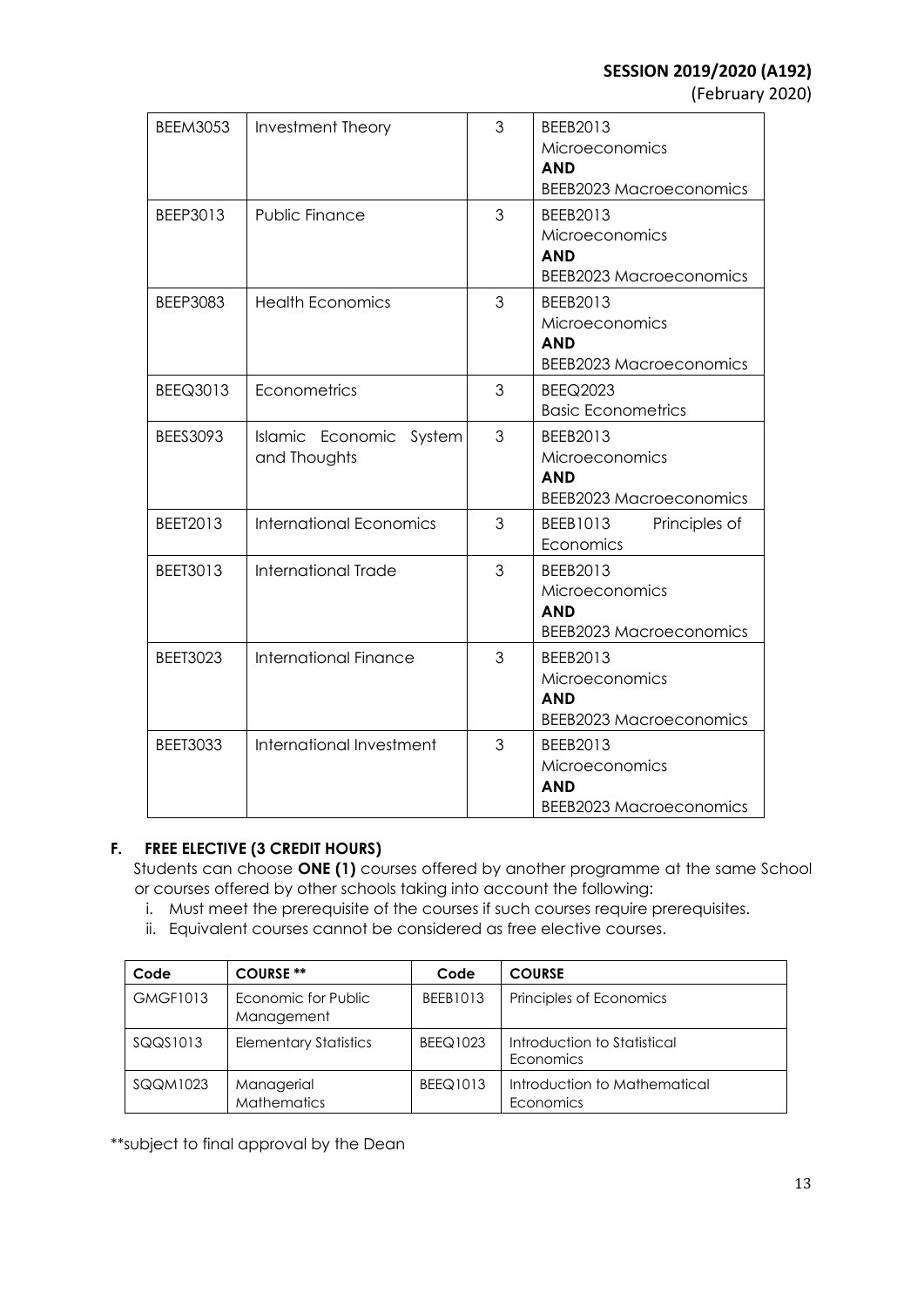# **SESSION 2019/2020 (A192)**

(February 2020)

### **PROGRAMME SUGGESTED COURSES BY SEMESTER FOR BACHELOR OF SCIENCE IN ECONOMICS WITH HONOURS [BSc. Economics (Hons)]**

| Code<br>1st Semester                                    | <b>Credit</b><br><b>Hours</b>  | Code                               | 2nd Semester                                     | <b>Credit</b><br><b>Hours</b>                          |
|---------------------------------------------------------|--------------------------------|------------------------------------|--------------------------------------------------|--------------------------------------------------------|
| <b>BEEQ1013</b><br>Introduction to                      | 3                              | <b>BEEQ1023</b>                    | Introduction<br>to                               | 3                                                      |
| Mathematical<br>Economics                               |                                | BEEB2013                           | <b>Statistical Economics</b><br>Microeconomics   |                                                        |
| Principles of Economics<br>BEEB1013                     | 3                              | SBLE2113                           | English Proficiency II                           | 3                                                      |
| Malaysian Citizenship<br><b>SADN1033</b>                | 3                              | MPU1043                            | Falsafah<br>dan<br>lsu.                          | $\mathfrak{S}$                                         |
| Studies                                                 |                                |                                    | Semasa                                           | 3                                                      |
| English Proficiency I<br>SBLE1063<br>Principles of      | $\ensuremath{\mathsf{3}}$      | MPU1013                            | Penghayatan<br>Etika<br>Peradaban<br>dan         |                                                        |
| <b>BPMN1013</b><br>Management                           | 3                              | SBLFXXXX                           | Mandarin Language                                | $\ensuremath{\mathsf{3}}$<br>$\ensuremath{\mathsf{3}}$ |
| Malaysian Economy<br>BEED1013                           | 3                              | <b>VXXXXXX</b>                     | I/Foreign Language I<br>Co-curriculum II         | 1                                                      |
| Co-curriculum I<br><b>VXXXXXX</b>                       | $\mathbf{1}$                   |                                    |                                                  |                                                        |
| <b>TOTAL</b>                                            | 19                             |                                    | <b>TOTAL</b>                                     | 19                                                     |
| Code<br>3rd Semester                                    | <b>Credit</b><br><b>Hours</b>  | Code                               | <b>4th Semester</b>                              | <b>Credit</b><br><b>Hours</b>                          |
| BEEB2023<br>Macroeconomics                              | $\mathfrak{S}$                 | BEEB3013                           | Intermediate                                     | 3                                                      |
| BEEQ2013<br>Mathematical                                | 3                              |                                    | Microeconomics                                   |                                                        |
| Economics<br><b>Basic Econometrics</b>                  |                                | <b>BXXXXXXX</b>                    | Economic Elective I<br>Economic Elective II      | $\ensuremath{\mathsf{3}}$                              |
| <b>BEEQ2023</b><br>English Proficiency III<br>SBLE3123  | $\ensuremath{\mathsf{3}}$<br>3 | <b>BXXXXXXX</b><br><b>BKAN1013</b> | <b>Business Accounting</b>                       | $\ensuremath{\mathsf{3}}$<br>$\ensuremath{\mathsf{3}}$ |
| Mandarin Language<br>SBLFXXXX                           | 3                              | SBLE3173                           | English for Professional                         | 3                                                      |
| II/Foreign Language II                                  |                                |                                    | Communication                                    |                                                        |
| Introduction to<br>SADE1013<br>Entrepreneurship         | 3<br>1                         | SBLFXXXX                           | Mandarin<br>Language<br>III/Foreign Language III | $\mathfrak 3$<br>$\mathbf{1}$                          |
| Co-curriculum III<br><b>VXXXXXX</b>                     |                                | <b>VXXXXXX</b>                     | Co-curriculum IV                                 |                                                        |
| <b>TOTAL</b>                                            | 19                             |                                    | <b>TOTAL</b>                                     | 19                                                     |
| Code<br>5th Semester                                    | <b>Credit</b>                  | Code                               | 6th Semester                                     | <b>Credit</b>                                          |
|                                                         | <b>Hours</b>                   |                                    |                                                  | <b>Hours</b>                                           |
| <b>BEEB3023</b><br>Intermediate<br>Macroeconomics       | 3                              | <b>BEES3053</b>                    | <b>Current Economic</b><br><b>Issues</b>         | 3                                                      |
| <b>Research Methods</b><br><b>BEER3043</b>              | 3                              | <b>BXXXXXX</b>                     | Economic Elective IV                             | 3                                                      |
| History of Economic<br><b>BEES3033</b>                  | 3                              |                                    | Minor I                                          | 3                                                      |
| Thoughts<br><b>Management Ethics</b><br><b>BPMN3123</b> | 3                              |                                    | Minor II<br>Minor III                            | 3<br>3                                                 |
| Economic Elective III<br><b>BXXXXXX</b>                 | 3                              |                                    | Minor IV                                         | 3                                                      |
| Free Elective                                           | 3                              |                                    |                                                  |                                                        |
| <b>TOTAL</b>                                            | 18                             |                                    | <b>TOTAL</b>                                     | 18                                                     |
| Code<br><b>7th Semester</b>                             | Credit<br><b>Hours</b>         | Code                               | 8th Semester                                     | <b>Credit</b><br><b>Hours</b>                          |
| Minor V                                                 | $\mathfrak{S}$                 | <b>BEEX4908</b>                    | Practicum                                        | 8                                                      |
| Minor VI                                                | 36                             |                                    |                                                  |                                                        |
| Academic Research<br><b>BEER3996</b><br>Paper           |                                |                                    |                                                  |                                                        |
|                                                         |                                |                                    |                                                  |                                                        |

**Total: 132 credit hours**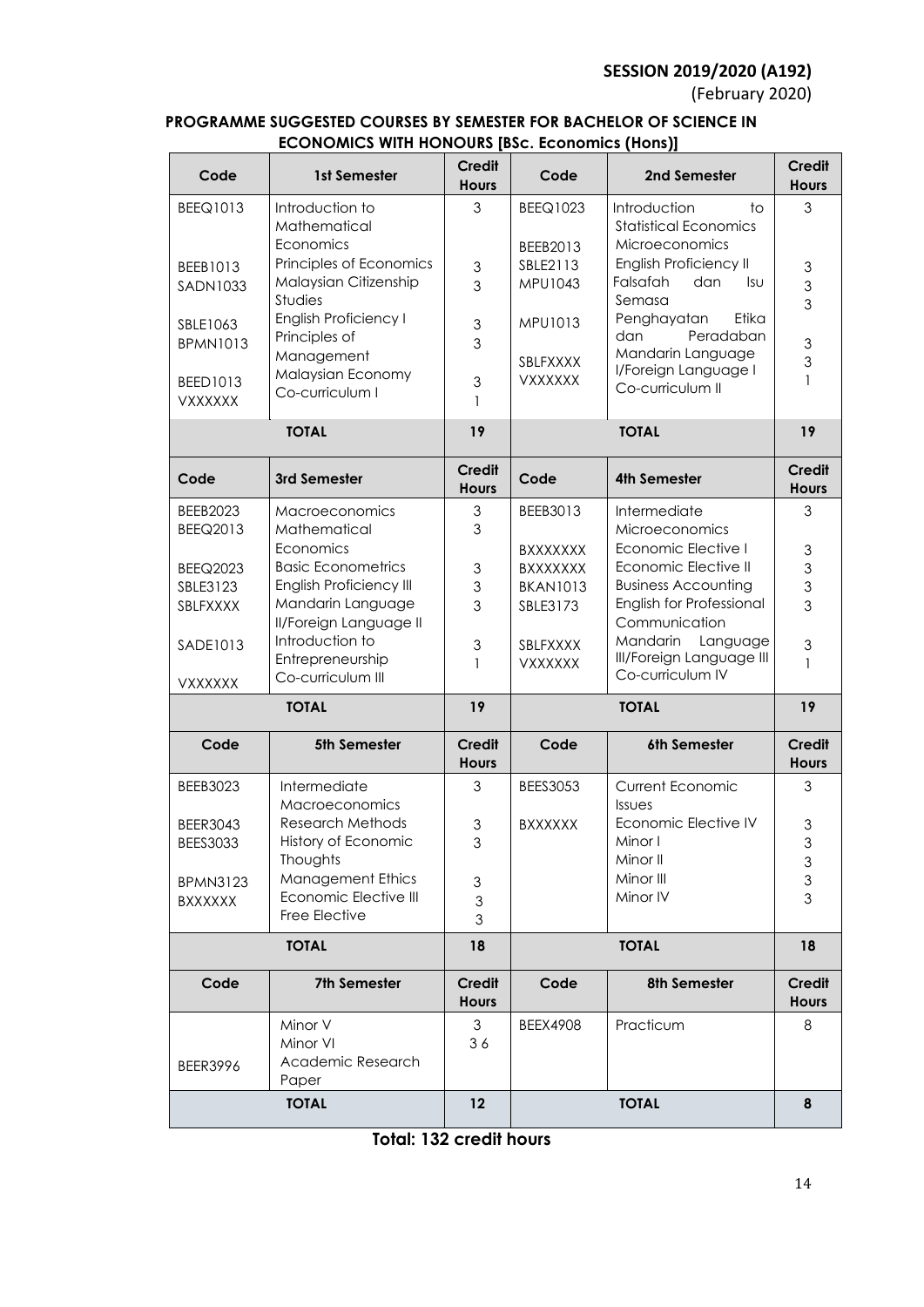#### **COURSES OFFERED**

| <b>CODE</b>     | <b>COURSES</b>                              |
|-----------------|---------------------------------------------|
| BEEB1013        | Principles of Economics                     |
| BEEB2013        | Microeconomics                              |
| <b>BEEB2023</b> | Macroeconomics                              |
| <b>BEEB2033</b> | Applied Economics*                          |
| BEEB3013        | Intermediate Microeconomics                 |
| BEEB3023        | Intermediate Macroeconomics                 |
| BEED1013        | Malaysian Economy                           |
| BEED2013        | Development Economics                       |
| <b>BEED3023</b> | Economic Planning                           |
| <b>BEED3043</b> | Project Appraisal                           |
| BEEE3073        | <b>Environmental Economics</b>              |
| BEEE3103        | Economic Analysis of Tourism                |
| <b>BEEI2053</b> | Labour Economics                            |
| <b>BEEI3053</b> | Industrial Organization                     |
| <b>BEEI3063</b> | Industrial Regulation                       |
| <b>BEEM2033</b> | Monetary Theory and Institutions            |
| <b>BEEM3043</b> | <b>Monetary Economics</b>                   |
| <b>BEEM3053</b> | <b>Investment Theory</b>                    |
| BEEP3013        | <b>Public Finance</b>                       |
| <b>BEEP3083</b> | <b>Health Economics</b>                     |
| BEEQ1013        | Introduction to Mathematical Economics      |
| BEEQ1023        | Introduction to Statistical Economics       |
| BEEQ2013        | <b>Mathematical Economics</b>               |
| BEEQ2023        | <b>Basic Econometrics</b>                   |
| BEEQ3013        | Econometrics                                |
| <b>BEER3043</b> | <b>Research Methods</b>                     |
| <b>BEER3996</b> | Academic Research Paper                     |
| <b>BEES3033</b> | Histroy of Economic Thoughts                |
| <b>BEES3053</b> | <b>Current Economic Issues</b>              |
| BEES3093        | <b>Islamic Economic System and Thoughts</b> |
| BEET2013        | <b>International Economics</b>              |
| BEET3013        | <b>International Trade</b>                  |
| <b>BEET3023</b> | <b>International Finance</b>                |
| <b>BEET3033</b> | <b>International Investments</b>            |
| <b>BEEX4908</b> | Practicum                                   |

### **Note: \*For NON-ECONOMICS students**

**COURSE SYNOPSIS**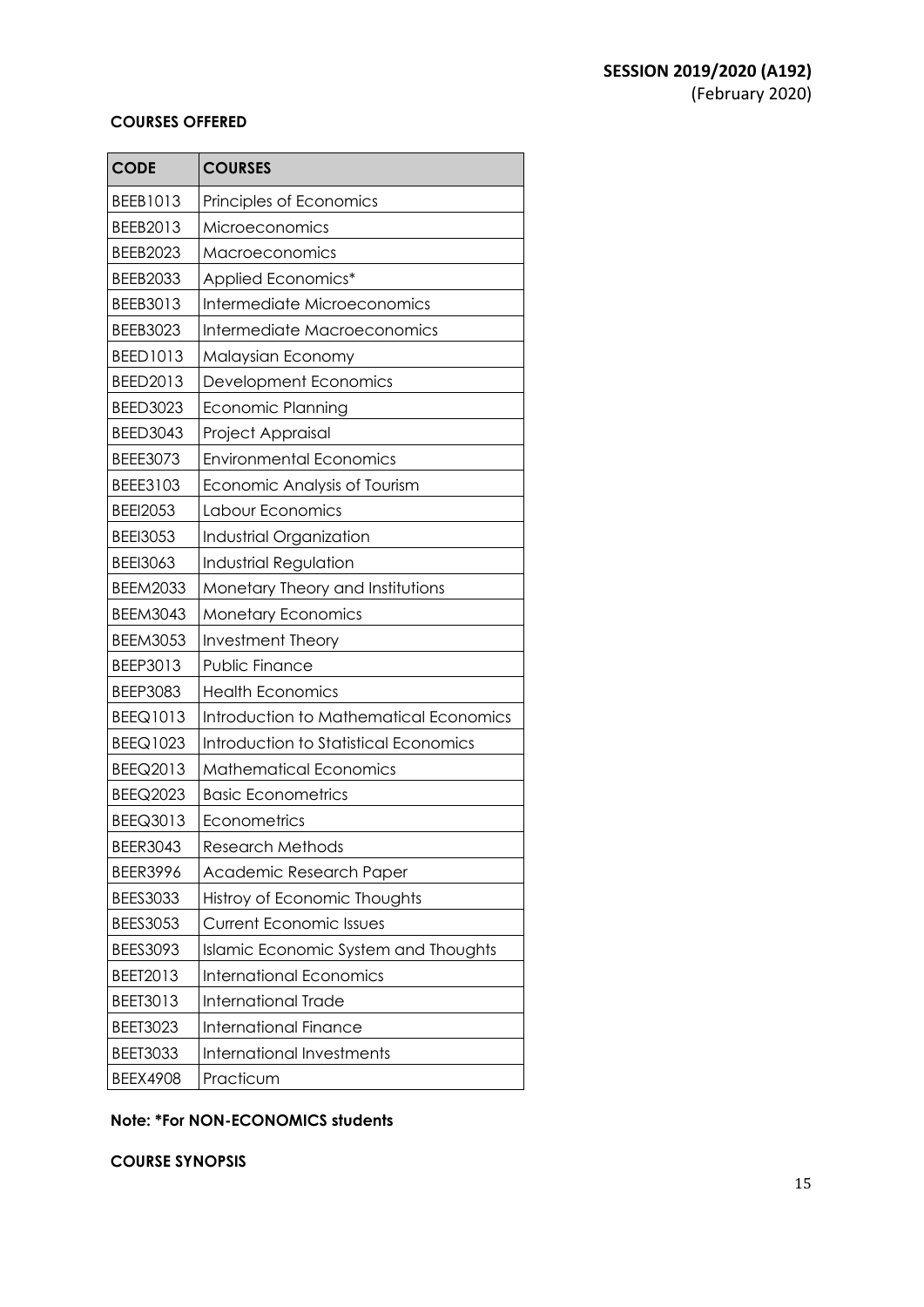#### **BEEB1013 PRINCIPLES OF ECONOMICS PRE-REQUISITE NONE**

This course offers introductory understanding to the basic concepts in economics. It is divided into two parts of Microeconomics and Macroeconomics. Topics that will be covered includes demand and supply, price and market equilibrium, consumer choice, production and costs, national income accounting, aggregate demand and aggregate supply, money, and money market.

…………………………………………………………………………....

#### **BEEB2013 MICROECONOMICS PRE-REQUISITE BEEB1013 PRINCIPLES OF ECONOMICS**

This course will provide students with basic economic theories that are essential in microeconomics. Among them are Demand & Supply theories, Consumer Behavior Theory, Production & Cost Theories, and Theory of the Firm. Methods used in discussing these theories include tables, graphs, and simple mathematics. Lectures given will also touch on the applicability of the theories in real life.

……………………………………………………………………………

#### **BEEB2023 MACROECONOMICS PRE-REQUISITE BEEB1013 PRINCIPLES OF ECONOMICS**

The analysis is based on the Keynesian economics and experience of Malaysian macroeconomics situation. Thus, the theoretical and practical aspect of the economy is combined. The course is divided into 3 main sections. Section 1 focuses on the measurement of macroeconomic variables, in particular national income accounting and national income determination. Section 2 discusses the demand side of macroeconomics models from a simple economy to an open economy. In this section, the interaction of real and money market through money, interest and income is examined. An open macroeconomic model is also highlighted. The supply side of macroeconomics is also explained, particularly the labor market. The Classical macroeconomics view is also included in the analysis for comparison to that of the Keynesian economics. Finally, section 3 emphasizes on macroeconomic policy in which fiscal and monetary policy is examined.

……………………………………………………………………………

#### **BEEB2033 APPLIED ECONOMICS PRE-REQUISITE BEEB1013 PRINCIPLES OF ECONOMICS**

This course is designed for non-economic students who must take this course as a core courses in their program. In this course, we divide the discussion to two aspect microeconomics and macroeconomics which related to management. The microeconomics will discuss the issues that can influent the managers in their decision making process. The topics being discuss in this area include perfect competition, monopoly, oligopoly competition, monopolistic competition, externality, AD-AS model, inflation, unemployment, fiscal and monetary policy, exchange rate and balance of payments. This course also aims to introduce important economic matters. This basic knowledge will help them in learning and understanding other related fields like strategic management, marketing, productions and finance and will help in making a good decision.

……………………………………………………………………………

#### **BEEB3013 INTERMEDIATE MICROECONOMICS PRE-REQUISITE BEEB2013 MICROECONOMICS**

This course is designed for students who had taken microeconomics (SEEB2013); Besides theoretical framework, it will emphasize more on the application of the microeconomic principles to business decision making. The students will further develop their understanding on how firms make decisions, how consumers make decisions and how these decisions interact in the market place. Students will also be exposed to the desirability of these outcomes from the viewpoints of various normative criteria, the role of prices as conveyors of information, as well as various market models. In addition, the market for inputs to the production process would also be explored.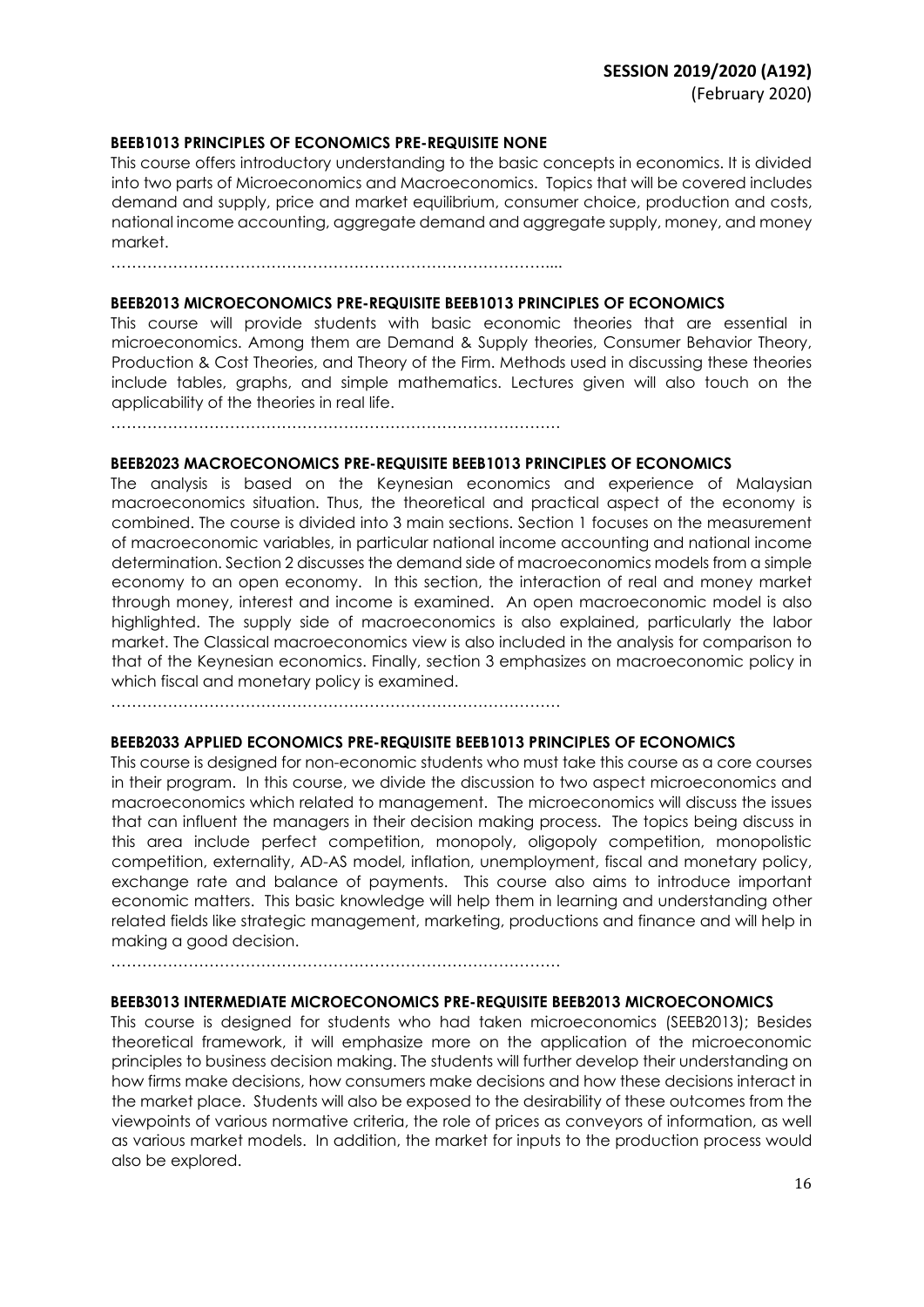……………………………………………………………………………

#### **BEEB3023 INTERMEDIATE MACROECONOMICS PRE-REQUISITE BEEB2023 MACROECONOMICS**

This course is the continuation of SEEB2023 Macroeconomics. Among the topics that are discussed in this course are macroeconomic theories explaining business cycle such as Classical, Keynesians, Monetarists, New Classical, and New Keynesians. The students will also be exposed to some advanced topics such as consumption behavior, investment, inflation and unemployment, money demand, and issues on economic growth as well as stabilization policies.

……………………………………………………………………………

#### **BEED1013 MALAYSIAN ECONOMY PRE-REQUISITE NONE**

This course is designed to study about the structure and issues problems of Malaysian economics based on the policies implementation since 1957. The topics covered: History of economics development in Malaysia; Macroeconomics issues such as economics growth, inflation, unemployment, balance of payment and government policy; Implementation of New Economics Policy; Situation of real sector, financial sector and public sector. Besides that, the issues about government policy will be discussed in this course.

……………………………………………………………………………

#### **BEED2013 DEVELOPMENT ECONOMICS PRE-REQUISITE BEEB1013 PRINCIPLES OF ECONOMICS**

This course discusses the theories and basic concept of economic development. The discussion focuses on the definition and on development, measurement of theories of development economics, factors of economic growth, issues on poverty and income distribution, population growth and unemployment. It also discusses on economic planning and government role in achieving economic development goals.

……………………………………………………………………………

#### **BEED3023 ECONOMIC PLANNING PRE-REQUISITE BEEB2013 MICROECONOMICS, BEEB2023 MACROECONOMICS**

This course includes both theoretical and quantitative aspects of economic planning. Students will be exposed to the definitions, history, the needs of economic planning especially in the third world countries, planning problems, tools used in economic planning etc. Quantitatively, development models will be used to illustrate how data will be used in understanding and solving problems faced by policy makers.

……………………………………………………………………………

### **BEED3043 PROJECT APPRAISAL PRE-REQUISITE BEEB2013 MICROECONOMICS, BEEB2023 MACROECONOMICS**

Each development project has to go through project cycle. One of the most important elements in project cycle is determining the viability of the project, to see whether it can be implemented or rejected. This course teaches how to do a project appraisal or evaluation. Among the topics covered in this course include project cycle, the post, present and future value of money, discounted value, differences between economic analysis and financial analysis, cash flow, techniques in project implementation and project management.

……………………………………………………………………………

### **BEEE3073 ENVIRONMENTAL ECONOMICS PRE-REQUISITE BEEB2013 MICROECONOMICS, BEEB2023 MACROECONOMICS**

This course is to show that the environment is not a separate entity from the economy. Its essence lies in a sequence of logical steps: assessing the "economic" importance of environmental degradation; looking for the "economic" course of degradation; and designing "economic" incentives to slow, halt and reverse that degradation.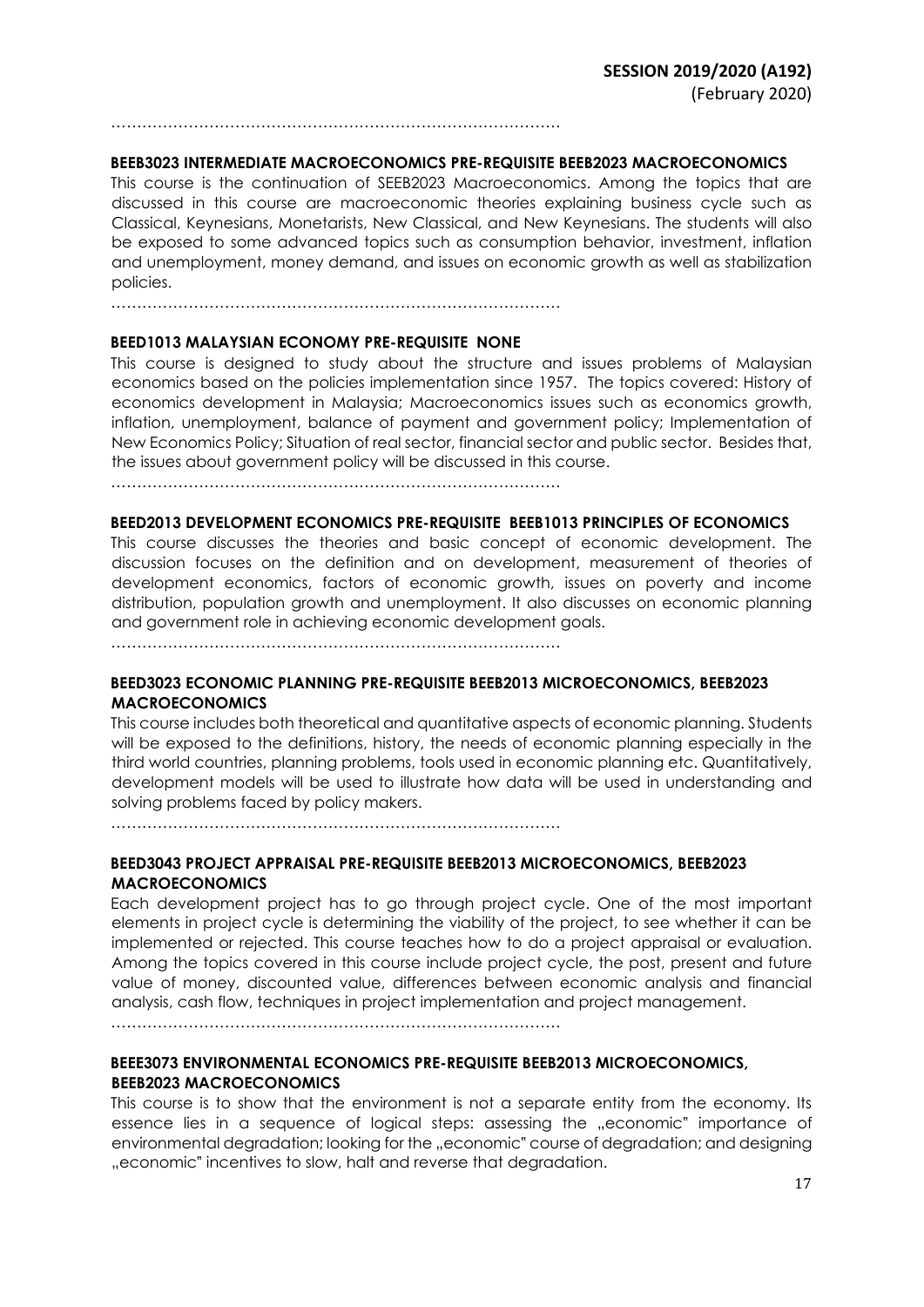**BEEE3103 ECONOMIC ANALYSIS OF TOURISM PRE-REQUISITE BEEB2013 MICROECONOMICS, BEEB2023 MACROECONOMICS** 

This subject studies macro and micro economic dimensions of tourism. Tourism industry in Malaysia has been identified as one of the key drivers in the growth of the services sector and assumes a greater role in economy development planning. Tourism not only solely contributes to the foreign exchange earnings but is also involved in various chains of economic activities. Hence, this course will discuss the effectiveness and contribution of tourism industry to the recent and future national economy development. Among the topics to be discussed are the definition and philosophy of tourism, economic analysis and tourism industry, the role of government to the tourism industry and the current issues in tourism economics.

……………………………………………………………………………

…………………………………………………………………………....

#### **BEEI2053 LABOUR ECONOMICS PRE-REQUISITE BEEB1013 PRINCIPLES OF ECONOMICS**

The course introduces labour economics from both aspect of Micro and Macroeconomics. The microeconomics part will focus on the determinants of the demand and supply of labour, how the labour demand and supply interact to determine the wage rate and quantity of labour in equilibrium, and issues related to labour market. The macroeconomics aspects will discuss the aggregate of labour market such as distribution of income, labour productivity, employment and the effects of wage rate on price level. From time to time, students will be exposed to the global elements of labour market as well as the discussion on labour markets in Malaysia.

……………………………………………………………………………

#### **BEEI3053 INDUSTRIAL ORGANIZATION PRE-REQUISITE BEEB2013 MICROECONOMICS, BEEB2023 MACROECONOMICS**

Industrial organization is a branch of microeconomics with a heavy emphasis on imperfect market structures, particularly oligopoly. Topics of discussion include price and quantity determination strategies, entry-deterrent strategies, collusion, product differentiation, advertising, technological progress and price discrimination. Even though those topics are initially discussed in light of the traditional theory of oligopoly, the contributions and criticisms from game theorists are duly presented.

……………………………………………………………………………

#### **BEEI3063 INDUSTRIAL REGULATION PRE-REQUISITE BEEB2013 MICROECONOMIS, BEEB2023 MACROECONOMICS**

This course is about the interaction of government and markets, in theory and practice. In particular, this course will deal with the interaction of government policies and business operations in an economy that largely relies on the free enterprise systems. This course will also examine how public responds to the presence of monopoly through the enforcement of antitrust laws and regulation.

……………………………………………………………………………

#### **BEEM2033 MONETARY THEORY AND INSTITUTIONS PRE-REQUISITE BEEB1013 PRINCIPLES OF ECONOMICS**

This course discusses and examines the role of money, financial institutions and financial markets in the economy. Financial markets and institutions not only affect individuals decision making but also the flow of funds throughout the economy, which in turn affect business profits, economic variables such as interest rates and rate of inflation, the production of goods and services, and the economic well-being. To provide a better understanding of the subject matter, a theoretical and application of theories are used in the analysis of the topics covered. Among the topics discussed are role of money; financial markets, institutions and instruments;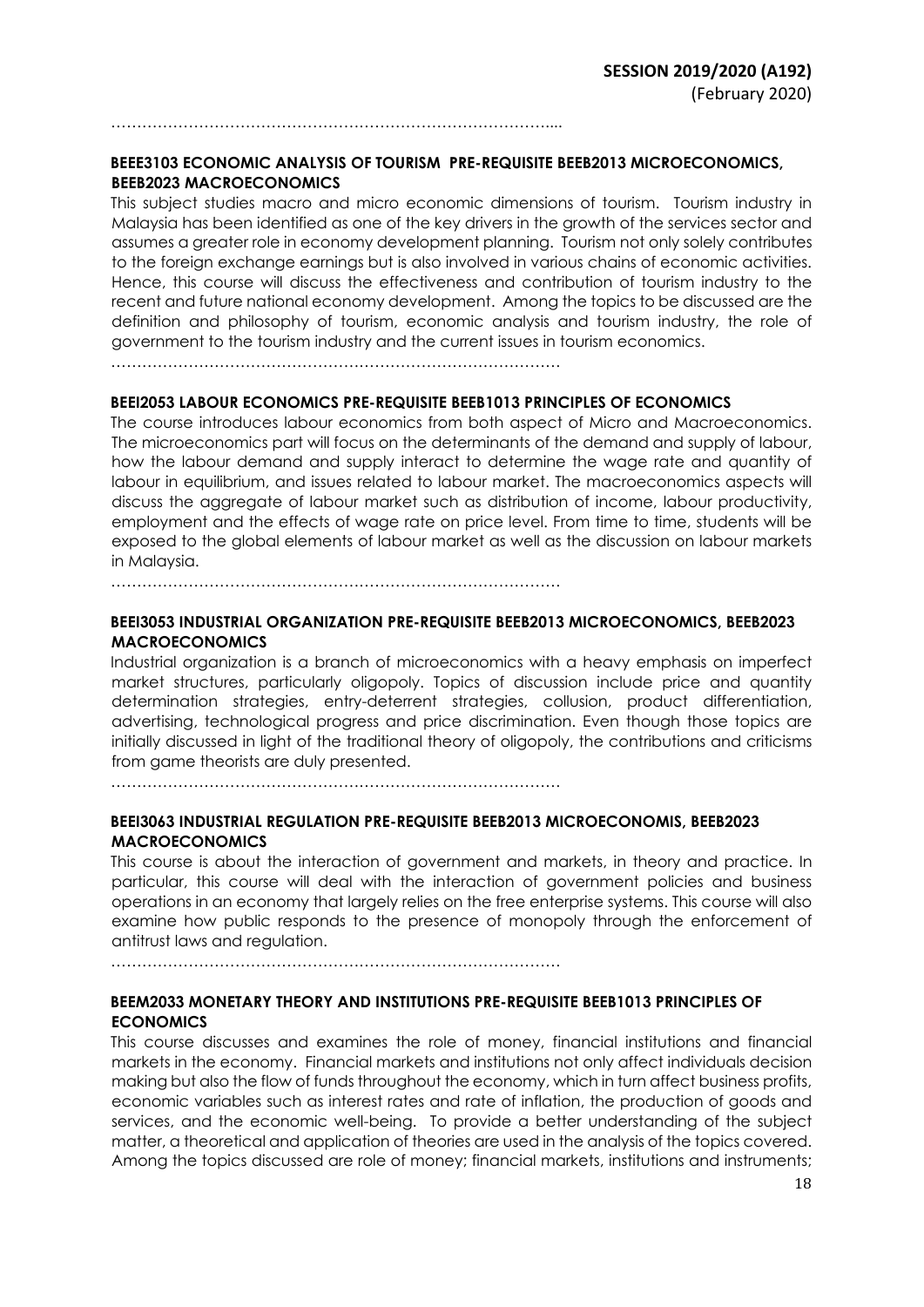risk and term structure of interest rates, banking system and multiple deposit creation, and the role of Central Bank in the conduct of monetary policy.

……………………………………………………………………………

### **BEEM3043 MONETARY ECONOMICS PRE-REQUISITE BEEB2013 MICROECONOMICS, BEEB2023 MACROECONOMICS**

This course is a continuation from the "Theory and Financial Institutions" course. Topics that will be discussed in this course are traditional as well as modern monetary theories, the connection between monetary theories and issues/problems in macro monetary economics and monetary policies.

……………………………………………………………………………

### **BEEM3053 INVESTMENT THEORY PRE-REQUISITE BEEB2013 MICROECONOMICS, BEEB2023 MACROECONOMICS**

This course is to provide knowledge and understanding about the investment theory according to the economic approach. The course emphasis on studying real assets investment review using the perspective of microeconomics and macroeconomics. Financial investment is also discussed to provide exposure to students about the scope of the overall investment. Discussions in this course covering topics concerning the background of the investment, the difference of investment of financial assets and real assets, the concept of the value of money, risk and uncertainty, capital theory, determinant and the theory of investment, investment spending decisions by firms and the impact of government policy on investment activities.

……………………………………………………………………………

### **BEEP3013PUBLIC FINANCE PRE-REQUISITE BEEB2013 MICROECONOMICS, BEEB2023 MACROECONOMICS**

This course is specially designed for students in economics program who had fulfilled the pre requirement Microeconomics (BEEB2013). It provides a good theoretical framework for students to understand more about public sector economics. The course emphasizes more on the three basic roles of the government namely, allocation of resources, distribution, and stabilization function. In addition, expenditure policy will also be discussed with emphasis on two important issue, tax system and government expenditure.

……………………………………………………………………………

### **BEEP3083 HEALTH ECONOMICS PRE-REQUISITE BEEB2013 MICROECONOMICS, BEEB2023 MACROECONOMICS**

This course is about learning the relevance of economics in health and medical care via discussion of the fundamental concepts, theories and practices in the field of health economics. The strength of the course content is built on a microeconomics framework which focuses on how the economic resources are allocated to and within the health care sector, with highlight on the policy implications. Topics of discussion will include tools for economic analysis of health care, demand and supply of health (care), health insurance studies, the industrial organization and regulation of the health care sector, the role of technology and the labour issues.

……………………………………………………………………………

### **BEEQ1013 INTRODUCTION TO MATHEMATICAL ECONOMICS PRE-REQUISITE NONE**

The course introduces basic Mathematical Method. The topics covered: number and sets, functions and relation, simultaneous equations, matrix algebra method, indefinite and definite integral.

……………………………………………………………………………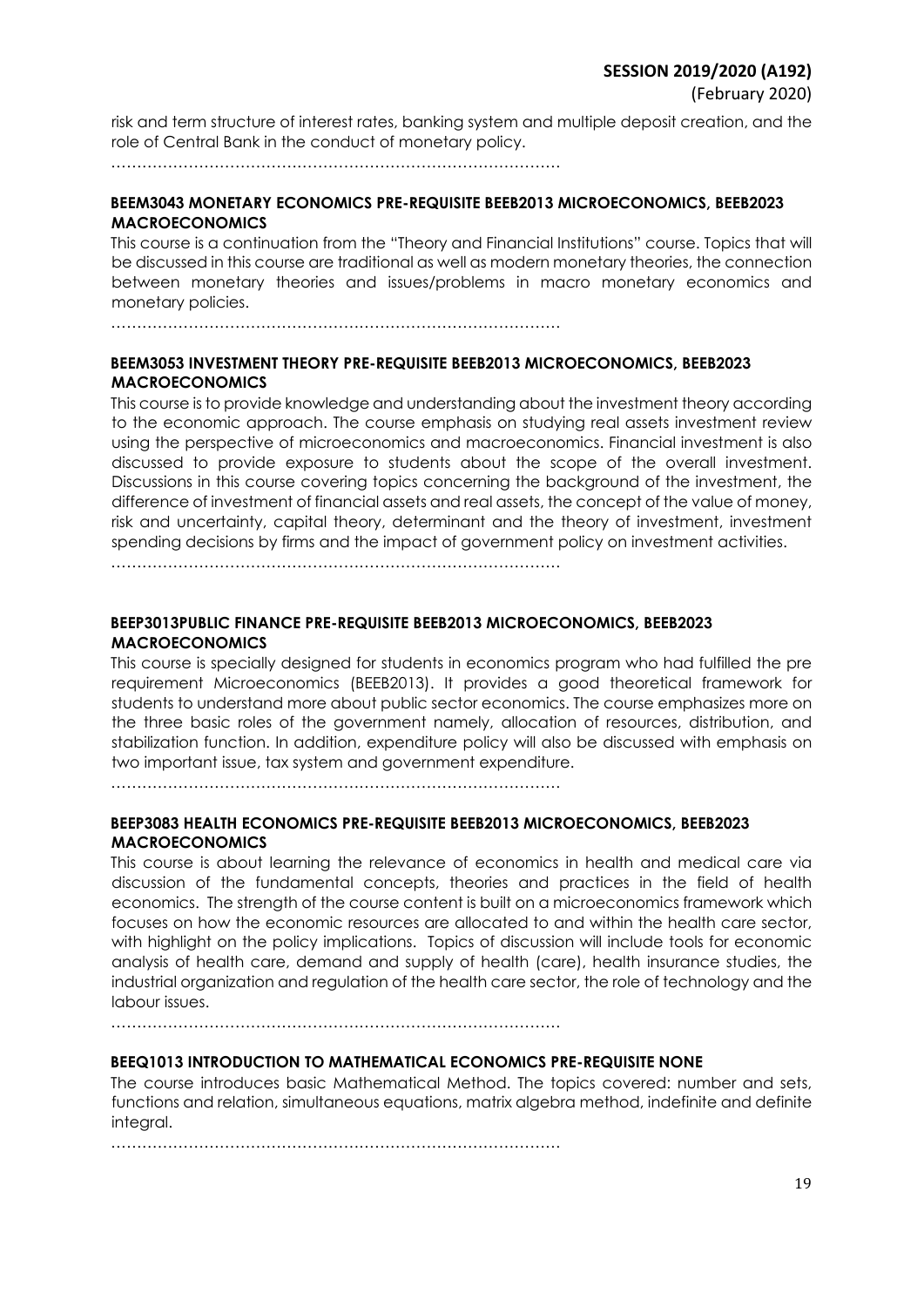#### **BEEQ1023 INTRODUCTION TO STATISTICAL ECONOMICS PRE-REQUISITE NONE**

This course introduces the basic concepts and methods in statistics. The topics covered include the techniques of collecting, processing, and reporting statistical data, summarising the data, and making statistical inference from the data.

……………………………………………………………………………

#### **BEEQ2013 MATHEMATICAL ECONOMICS PRE-REQUISITE BEEQ1013 INTRODUCTION TO MATHEMATICAL ECONOMICS**

The objectives of this course are to provide an understanding of the use of mathematical methods and techniques in economic analysis. This course is divided into five (5) main parts: an introduction to mathematical economics, equilibrium (or static) analysis, comparative static analysis, optimization problem (without and with constraints), and dynamic analysis. The approach used exposes students to the use of mathematical methods and techniques such as matrix algebra, derivatives, differentials, and integration in solving economic problems. After taking this course, students are expected to be able to analyze micro and macroeconomic problem by using those mathematical methods and applying them in other courses.

……………………………………………………………………………

### **BEEQ2023 BASIC ECONOMETRICS PRE-REQUISITE BEEQ1023 INTRODUCTION TO STATISTICAL ECONOMICS OR SQQS2013 APPLIED STATISTICS**

This course introduces basic econometrics to students. This course will expose students to quantitative methods that are frequently used in econometric research, and to enhance the student"s ability in understanding and implementing quantitative economic analysis.

……………………………………………………………………………

#### **BEEQ3013 ECONOMETRICS PRE-REQUISITE BEEQ2023 BASIC ECONOMETRICS**

This course is an extension of the Quantitative Methods course, and will stress on econometric theory and its applications. The main topics covered are issues related to departures from classical assumption, maximum likelihood methods, simultaneous equations model, and regression model using dummy variables, stochastic explanatory variables, and dynamic econometric models. Probit, Logit and Tobit models will also be discussed in this course.

………………………………………………………………………….

#### **BEER3043 RESEARCH METHODS PRE-REQUISITE BEEB2013 MICROECONOMICS, BEEB2023 MACROECONOMICS**

The course elucidates the nature and processes involved in research, especially in the social sciences, such as economics, sociology and psychology, and their allied areas. Although the emphasis is on survey research, other research approaches are also discussed. The course begins with the philosophy of knowledge, definition of research, scientific method in research, and ethics in research. The important steps in planning a research project, such as problem identification and formulation, formulation of the research questions, developing the study objectives, reviewing related literature, formulation of model and research hypotheses, gathering and analyzing the data and testing the hypotheses, and presenting the final report will be covered. The course also discusses, in detail, the preparation involved in writing a research proposal that is likely to be approved by relevant agencies or institutions.

……………………………………………………………………………

### **BEER3996 ACADEMIC RESEARCH PAPER PRE-REQUISITE BEER3043 RESEARCH METHODS**

Research activities leading to research paper or equivalent scholarly project; A supervised individual work that provides the opportunity to pursue topics in breadth and depth, and to apply the tools of economic analysis; Research on mutual topics, to students and faculty. This course is normally taken during the final semester of the program.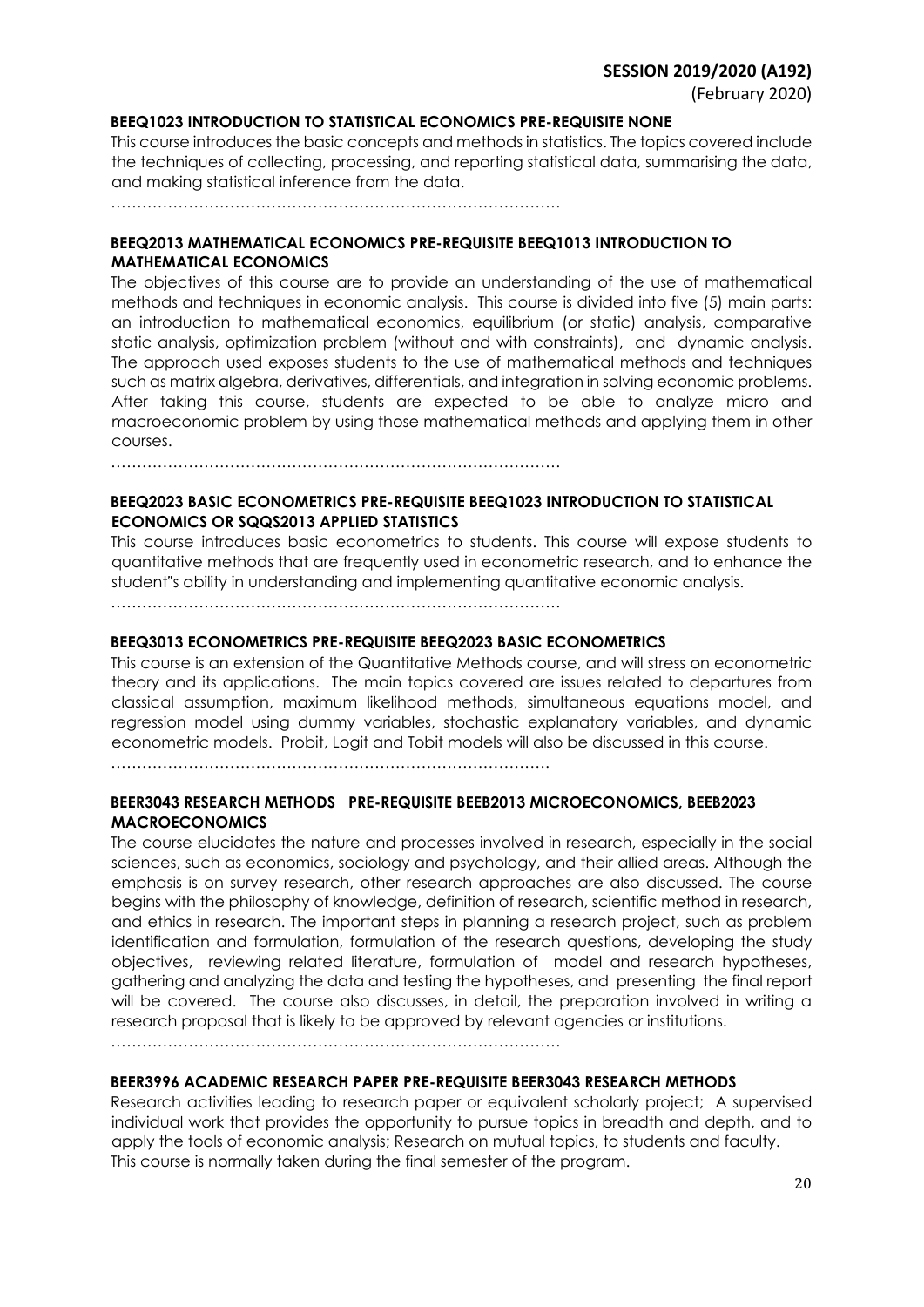……………………………………………………………………………

### **BEES3033 HISTORY OF ECONOMIC THOUGHTS PRE-REQUISITE BEEB2013 MICROECONOMICS, BEEB2023 MACROECONOMICS**

This course discusses the history of economic thought and the people that have contributed to its development. For each important school of thought, five major questions will be answered: What was the historical background of the school? What were the major tenets of the school? Whom did the school benefit or seek to benefit? How was the school valid, useful, or correct in its time? And which tenets of the school became lasting contributions?

……………………………………………………………………………

### **BEES3053 CURRENT ECONOMIC ISSUES PRE-REQUISITE BEEB2013 MICROECONOMICS, BEEB2023 MACROECONOMICS**

This course discusses current issues in economics – primarily Economics of globalization and international corporate business. The main topics includes trade blocks – AFTA, EU, NAFTA, and Financial liberalization, technology transfers and multinationals in the context of IT, and the new economy. Other topics that will also be discuss are trend in economic growth, and sustainable corporate ventures.

……………………………………………………………………………

#### **BEES3093 ISLAMIC ECONOMIC SYSTEM AND THOUGHTS PRE-REQUISITE BEEB2013 MICROECONOMICS, BEEB2033 MACROECONOMICS**

Islam is a complete way of life that covers all of the life aspects including the economy. Therefore this course provides preliminary understanding and basic knowledge of the principles of Islamic economic. This course discusses the main contributions of Islamic thinkers, the factors that influence their thought and the connection of the thought with the current economic issues. This course will also cover Islam as ad-deen; philosophy of Islamic Economic; the definition, scope and objective of Islamic economic; special aspects of Islamic economic and a comparative study between the Islamic and other economic systems.

……………………………………………………………………………

### **BEET2013 INTERNATIONAL ECONOMICS PRE-REQUISITE BEEB1013 PRINCIPLES OF ECONOMICS**

This course introduces a basic theory of international trade, which includes international trade and international finance. Graphical analysis is used to understand various basic theories of international economics. Application of theories is also provided through discussions of current issues in the international trade and monetary relations.

……………………………………………………………………………

### **BEET3013 INTERNATIONAL TRADE PRE-REQUISITE BEEB2013 MICROECONOMICS, BEEB2023 MACROECONOMICS**

This course covers in detail the basic trade theory which includes: The basic theory of international trade, Neo-classical trade theory, Demand and Supply, Offer Curve and the Terms of Trade; Factor Endowments and the Heckscher - Ohlin Theory, New Trade Theories and Intra-industry trade, International Trade Policy, Tariff, Nontariff Trade Barriers, Political Economy of Protectionism and International Trade Policies; Trade Policy and income distributions, Trade Negotiation and Trade Policy, the concept of Economic Integration, Trade Creation, Trade Diversion, General Agreement on Trade and Tariffs (GATT) and World Trade Organization (WTO).

……………………………………………………………………………